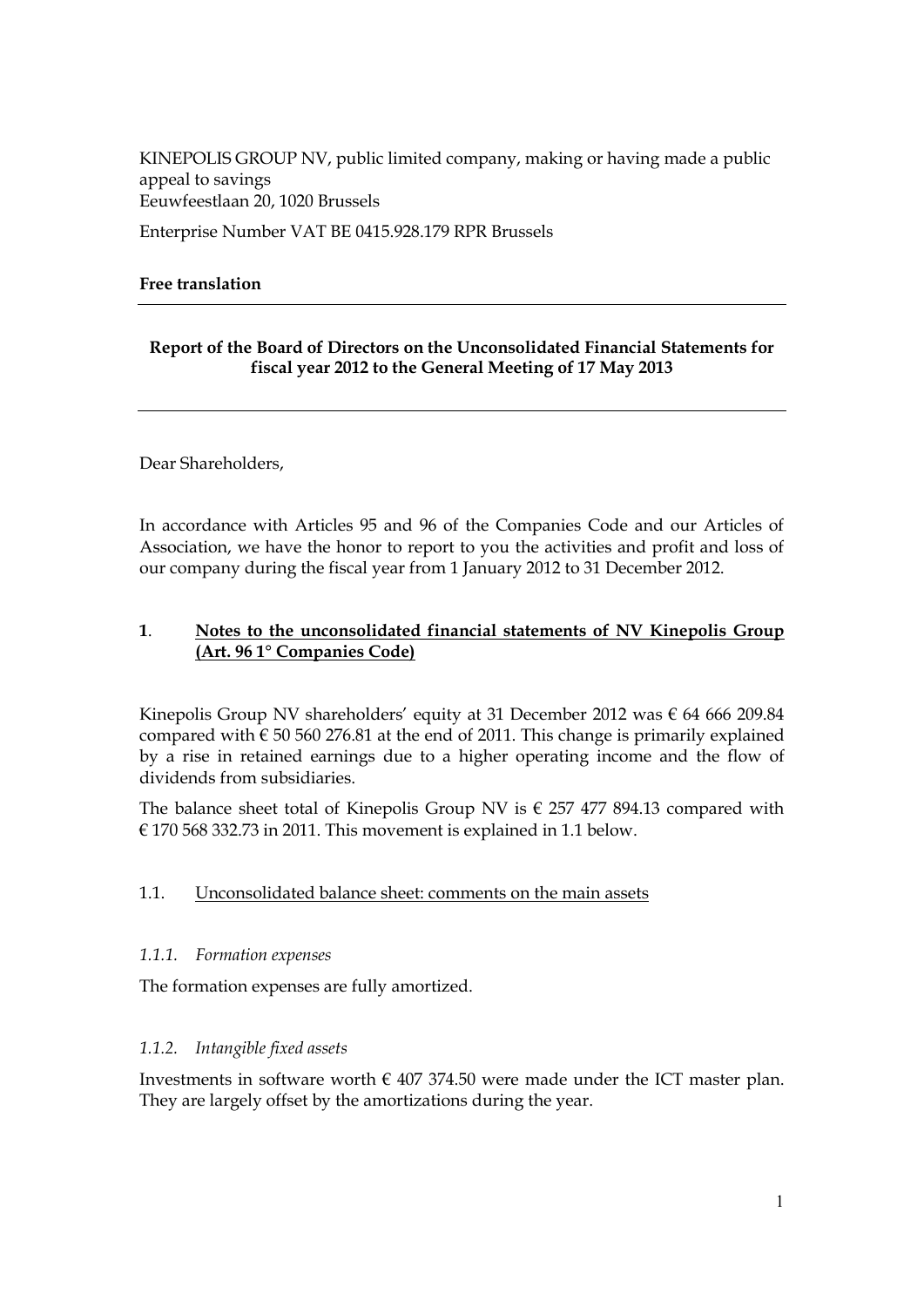# *1.1.3. Tangible fixed assets*

Tangible fixed assets are in line with 2011 at  $\epsilon$  10 188 920.86. The decrease is explained by the annual depreciations.

# *1.1.4. Financial fixed assets*

As part of the simplification of the group structure, Kinepolis Group NV has taken over a number of participation in group companies from subsidiaries.

## *1.1.5. Amounts receivable after more than one year*

There are no such receivables.

#### 1.1.6. *Amounts receivable within one year*

Current receivables rose due to a change in Kinepolis Group NV"s remuneration policy with regard to its subsidiaries.

## *1.1.7 Current investments*

Investments decreased due to the cancelation of 724,847 treasury shares.

#### 1.2.Unconsolidated balance sheet: comments on the main liabilities

#### *1.2.1. Capital, share premium and accumulated profits*

Profit for the fiscal year was  $\epsilon$  75 680 052.18. The rise in the profit carried forward is due to a higher operating income and dividends received from subsidiaries.

#### *1.2.2. Amounts payable after more than one year*

Non-current loans and borrowings rose by  $\epsilon$  80 109 702.10. This rise is explained by the financing for the acquisition of the participation mentioned in 1.1.4 and the issue of a bond for  $\epsilon$  75 000 000.00, which was partially used to settle the credit agreement of 26 November 2004.

#### *1.2.3. Amounts payable within one year*

Current loans and borrowings decreased with  $\epsilon$  10 282 658.13. The credit agreement of 26 November 2004 was settled in full but there was an additional withdrawal under the commercial paper program. Taxable profit was generated in 2012, with an amount of  $\epsilon$  3 872 905.74 payable in tax.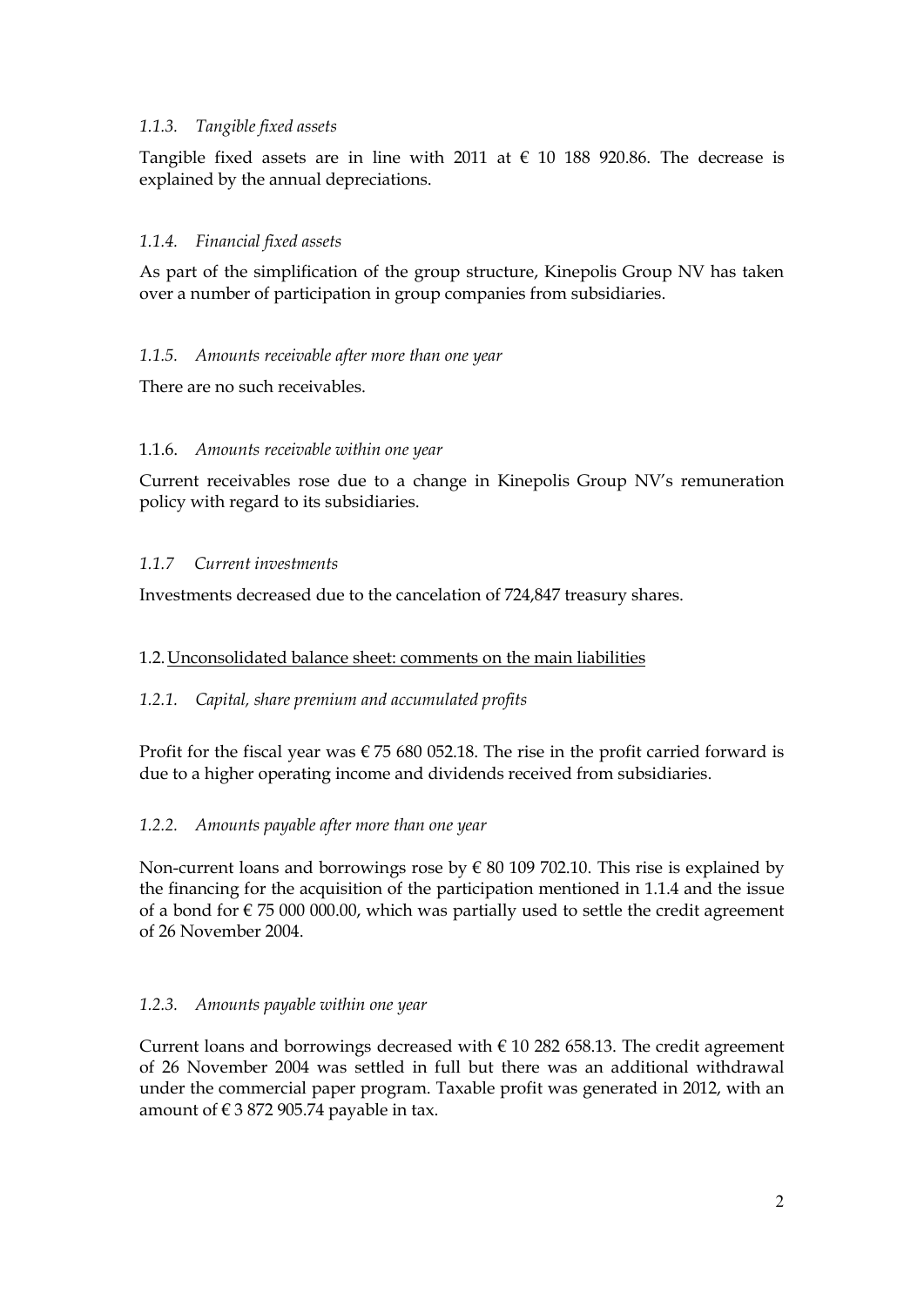# *1.2.4. Accrued charges and deferred income*

Accrued charges and deferred income rose due to the provision of interest on the bond.

# 1.3.Comments on the unconsolidated income statement

Profit for the fiscal year amounts to  $\epsilon$  75 680 052.18 versus a profit of  $\epsilon$  8 552 045.90 in 2011, primarily due to the change in the remuneration model with regard to the subsidiaries and the dividends received.

The rise in operating income from  $\epsilon$  6 342 432.87 to  $\epsilon$  36 996 245.83 is primarily due to the aforementioned change to the remuneration model with regard to the subsidiaries.

The rise in the net financial profits is primarily due to the payment of dividends from the subsidiaries.

## **2. Key events after the end of the fiscal year (Art. 96 2° Companies Code)**

There were no key events after the end of the fiscal year.

# **3. Information about the circumstances that could have a significant impact on the development of the company – Principle risks and uncertainties (Art. 96 1° and 3° Companies Code)**

## Performance indicators

The financial statements and the annual report give a true and fair view of the development and position of the Company, so no further description of essential financial and other performance indicators is needed alongside the data provided in the consolidated annual report of Kinepolis Group.

## Primary risks

On an annual basis, the Board of Directors and Management conduct a risk assessment to gain insight into the main business risks, which assessment is subsequently analyzed and approved by the Board of Directors. As in 2011, in 2012 this occurred on the basis of a written survey of the participants to generate both quantitative and qualitative results, enabling risks to be assessed in order of scale. Although this way of working enables Kinepolis to distinguish important risks from less important risks in a well-founded way, it remains an estimation that, inherent to the definition of risk, provides no guarantee whatsoever of the actual occurrence of risk events. The following list therefore contains only some of the risks to which Kinepolis is exposed.

## **Risks associated with current and future acquisitions**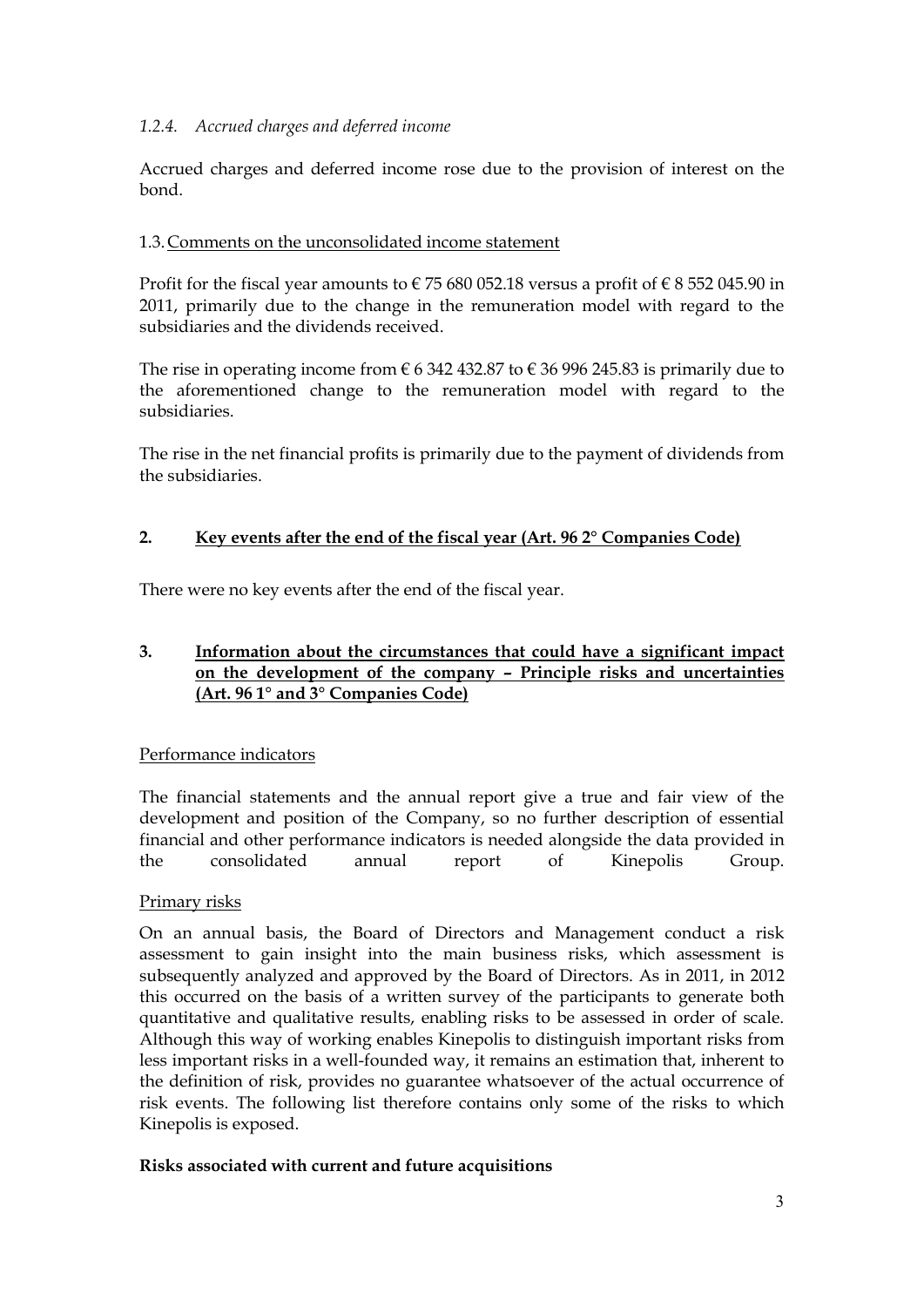In the event of any acquisition, competition authorities can impose conditions and restrictions with regard to the growth of Kinepolis Group (see also "Political, regulatory and competition risks' below). Certain inherent risks are also associated with any acquisition that can have a negative impact on the goals set. With this in mind, Kinepolis Group will thoroughly examine acquisition opportunities in advance, to ensure these risks are properly assessed and, where necessary, controlled.

# **Political, regulatory and competition risks**

Kinepolis Group strives to operate within the legal framework at all times. However, additional or amended legislation, including tax laws, could restrict Kinepolis' growth and operations or result in additional investments or costs. Where possible, Kinepolis Group actively manages these risks by notifying the relevant political, administrative or legal bodies of its positions and defending them in an appropriate way. Belgium's Competition Council has imposed a number of conditions and restrictions, such as the need for its prior approval of plans to build new cinema multiplexes or acquire existing cinema multiplexes in Belgium.

## **Employee risks**

As a service company, Kinepolis Group largely depends on its employees to provide high-quality service. Hiring and retaining the right managers and employees with the requisite knowledge and experience in all parts of the Company is therefore a constant challenge. Kinepolis accepts this challenge by offering attractive terms of employment, good knowledge management and a pleasant working atmosphere. Kinepolis measures employee satisfaction on the basis of employee surveys and where necessary improves its policies.

# 4. **Acquisition of treasury shares (Art. 624 and 630 Companies Code)**

4.1. Pursuant to the authorization issued by the Extraordinary General Meeting of 20 May 2011, the Board of Directors granted the following discretionary mandats:

- To KBC Bank NV: under the mandate valid between 1 December 2011 and 29 February 2012, 96 697 treasury shares were bought back in 2012 for a total amount of  $\epsilon$  5 526 002.79;
- To Petercam NV: under two mandates valid between 1 March 2012 and 31 May 2012 and between 1 June 2012 and 31 August 2012, 300 000 shares were bought back for a total amount of  $\in$  20 591 494.91 and 316 725 shares were bought back for a total amount of  $\epsilon$  21 758 742.52.

4.2. After the cancelation by the Board of Directors on 7 September 2012 of 724 847 treasury shares, the total number of outstanding shares held by the Company on 31 December 2012 was 311 885, representing 5.33 % of the new number of shares in circulation, with a total capital value of  $\epsilon$  1 009 293.

4.3. After the full use of the mandate given by the Extraordinary General Meeting of 20 May 2011, the Extraordinary General Meeting of 19 October 2012 expressly authorized the Board of Directors to acquire, by purchase or exchange, in accordance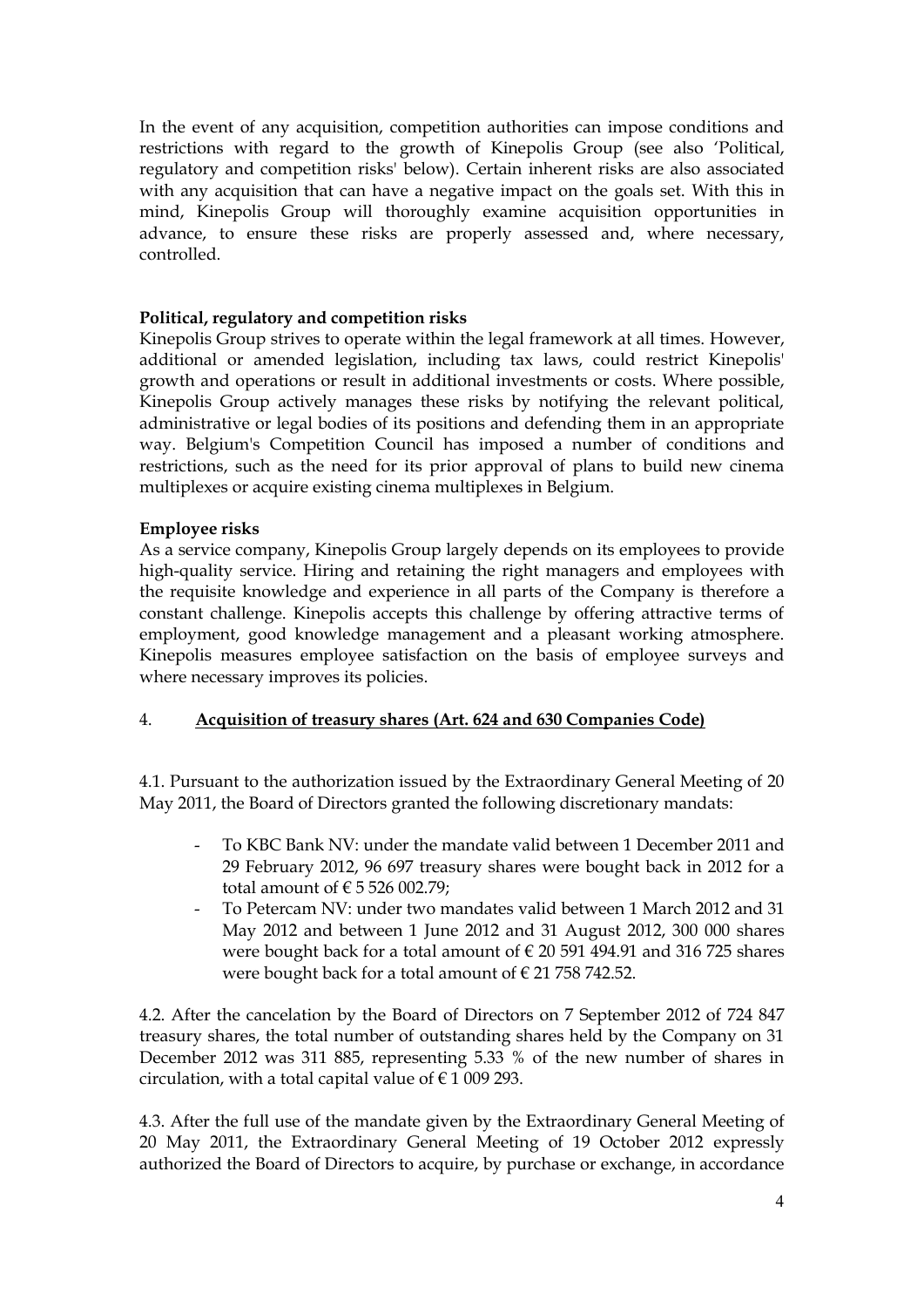with the provisions of the Companies Code, up to 1 171 301 of the company's shares or profit-sharing certificates or certificates relating thereto, with a view to cancelation (which however does not have to occur immediately, but can occur at a time the Board of Directors deems suitable), directly or through a direct subsidiary within the meaning of Article 627 of the Companies Code or through a person acting in his or her own name but on behalf of the company or such a direct subsidiary, at a price that must not be lower than the book value per share and not higher than one hundred and fifteen percent (115%) of the closing price at which the shares were listed on Euronext Brussels on the day preceding the day of the purchase or exchange, in such a way that the company as well as direct subsidiaries within the meaning of Article 627 of the Companies Code and persons acting in their own name but on behalf of the company or such a direct subsidiary shall at no time hold shares with a book value higher than twenty per cent (20%) of the issued capital of the company. This authorization is valid for a term of five years, from the deed of amendment of the articles of association of 19 October 2012. This authorization can be renewed.

The Board of Directors is also expressly authorized by the Extraordinary General Meeting of 19 October 2012 to cancel the acquired shares of the Company at a time the Board of Directors deems suitable, if it considers this to be expedient. The Extraordinary General Meeting decides that the Board of Directors may use this authorization at any time, more than once if desired. The Extraordinary General Meeting hereby also authorizes the Board of Directors to adapt the numbers of shares stated in the articles of association in accordance with this cancelation and to have the necessary amendment to the articles of association notarized on behalf of the company.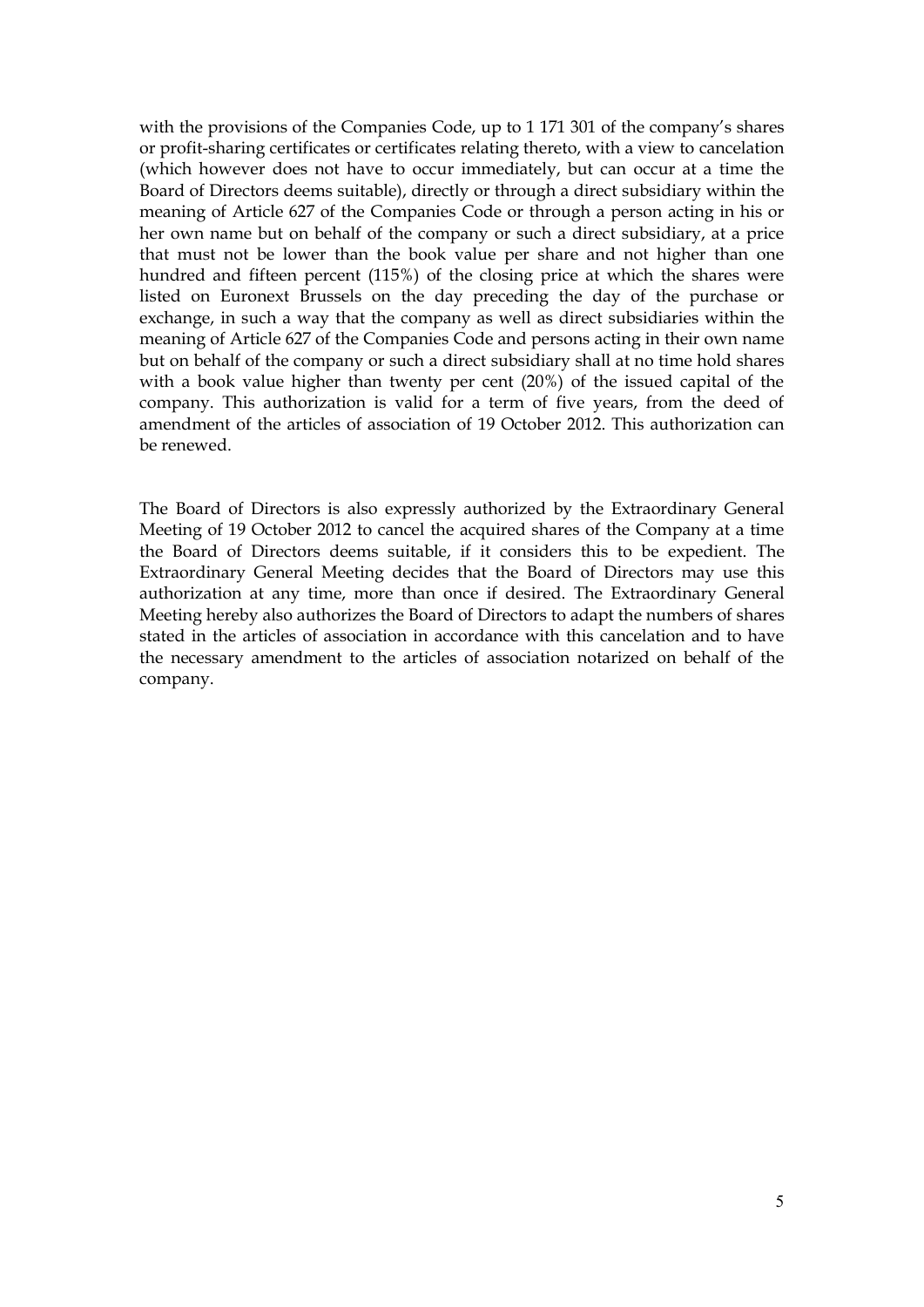# **5. Use of financial instruments (Art. 96 8° Companies Code)**

The Company has concluded interest swap agreements to manage the risk associated to interest fluctuations. The nominal amount of these interest hedges was € 35 000 000 at 31 December 2012.

# **6. Corporate Governance Statement**

Pursuant to the Belgian Corporate Governance Code of 12 March 2009 (hereinafter the "Code"), the stipulations of which Kinepolis Group NV subscribes to, the Board of Directors approved on 17 December 2009 a revised version of the Corporate Governance Charter of Kinepolis Group NV of 18 December 2007. The Charter can be found on the Investor Relations website of Kinepolis.

In this chapter of the annual report more factual information is provided on the Corporate Governance policy pursued in the fiscal year 2012, together with an explanation of the deviations from the Code in accordance with the "comply or explain' principle.

# 6.1 Issued capital

The issued capital at 31 December 2012 was  $\epsilon$  18 952 288.41, represented by 5 856 508 shares without nominal value, all of which give the same rights to holders.

After the buyback in 2012 of 713 422 shares of the Company, under the authorization given by the Extraordinary General Meeting of 20 May 2011 and the cancellation by the Board of Directors on 7 September 2012 of 724 847 own shares, Kinepolis held 311 885 treasury shares at 31 December 2012 with a combined capital value of  $\epsilon$  1 009 293.

The Extraordinary General Meeting held on 19 October 2012 authorized the Board of Directors to again buy back up to 1 171 301 shares of the Company within a term of five years and under certain conditions with a view to their cancellation.

## 6.2 Rights to nominate candidates for a seat on the Board of Directors

According to the provisions of the articles of association, 8 directors can be appointed from among the candidates nominated by Kinohold Bis SA, limited company under the laws of Luxembourg, insofar as it or its legal successors, as well as all entities directly or indirectly controlled by (one of) them or (one of) their respective legal successors (within the meaning of article 11 of the Companies Code) solely or jointly hold at least 35% of the shares of the Company, both when the candidate is nominated and when the candidate is appointed by the General Meeting, on the understanding that, if the shares held by Kinohold Bis SA or its respective legal successors, as well as all entities directly or indirectly controlled by (one of) them or (one of) their respective legal successors (within the meaning of article 11 of the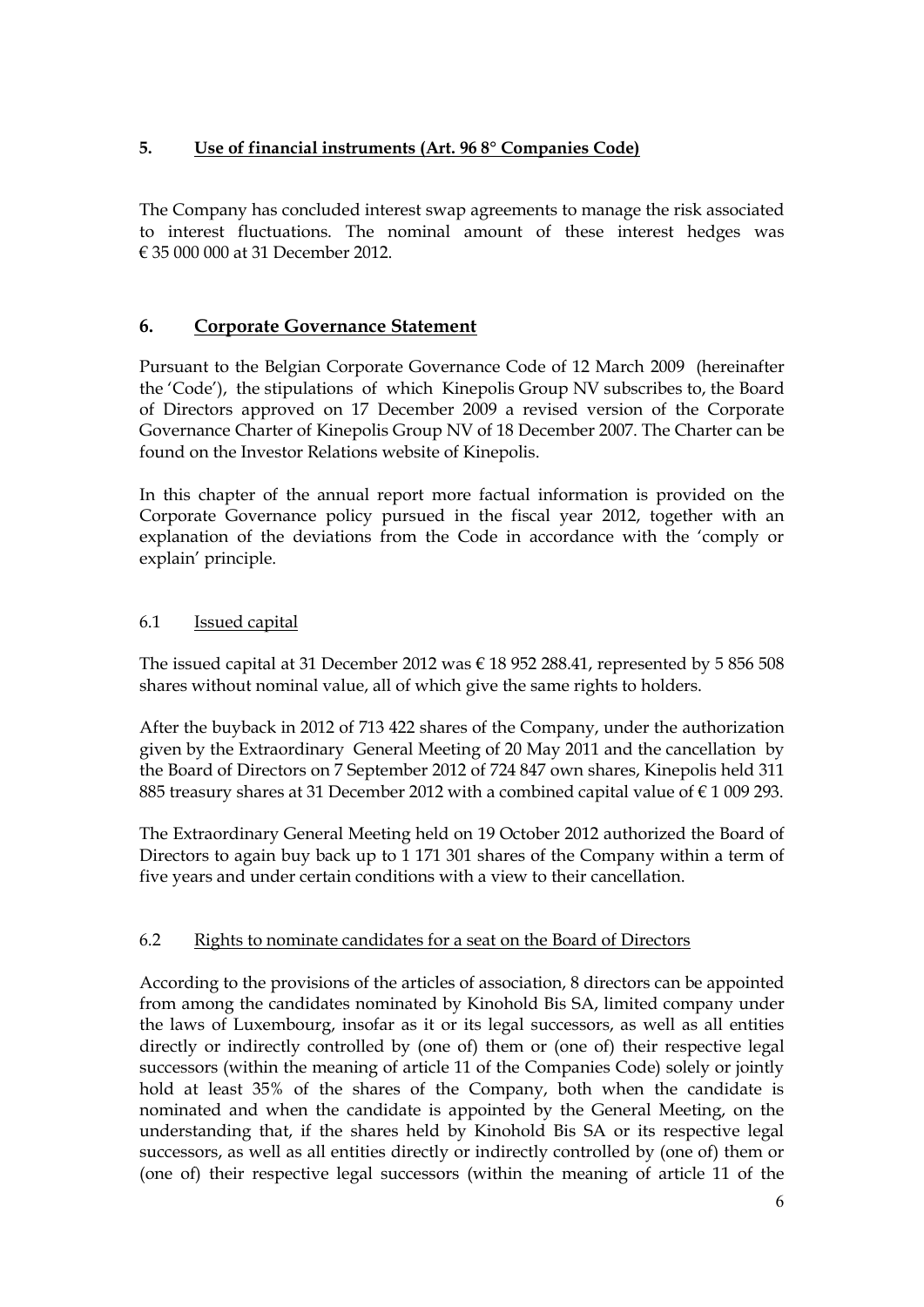Companies Code) represent less than thirty-five per cent (35%) of the capital of the Company, Kinohold Bis SA or its respective legal successors shall only be entitled to nominate candidates to the Board of Directors for each group of shares representing five per cent (5%) of the capital of the Company.

# 6.3 Shareholder agreements

Kinepolis Group is not aware of any shareholder agreements that could restrict the transfer of securities and/or the exercise of voting rights in the context of a public acquisition bid.

# 6.4 Change of control

Under the terms of the Credit Agreement concluded on 15 February 2012 between, on the one hand, Kinepolis Group NV and a small number of her subsidiaries, and on the other, Fortis Bank NV, KBC Bank NV and ING Belgium NV, a participating financial institution can end its participation in that agreement, in which case the relevant part of the outstanding loan amount will be immediately due if other natural persons or legal entities than Kinohold Bis SA (or its legal successors) and Mr Joost Bert acquire control (as defined in the Credit Agreement) of Kinepolis Group NV.

Furthermore, in case of a change of control, under the General Terms and Conditions of the Listing and Offering Prospectus dated 17 February 2012 with regard to a bond issue in Belgium, any bond holder will have the right to oblige Kinepolis Group NV to repay the nominal amount of all or a part of the bonds, under the conditions set forth in the Prospectus.

## 6.5 Shareholders" structure and Received notifications

Within the framework of article 74 of the Public Acquisition Bids Act of 1 April 2007, in the fiscal year under review Kinepolis Group NV received an update of the notifications that the Company received on 26 August 2009 from the following persons, acting by mutual agreement (either because they are "affiliated persons" within the meaning of article 11 of the Companies Code or they are otherwise acting by mutual agreement) and collectively holding more than 30% of the voting shares of Kinepolis Group NV: Kinepolis Group NV, Kinohold Bis SA, Stichting Administratiekantoor Kinohold, Marie-Suzanne Bert- Vereecke, Joost Bert, Koenraad Bert, Geert Bert and Peter Bert.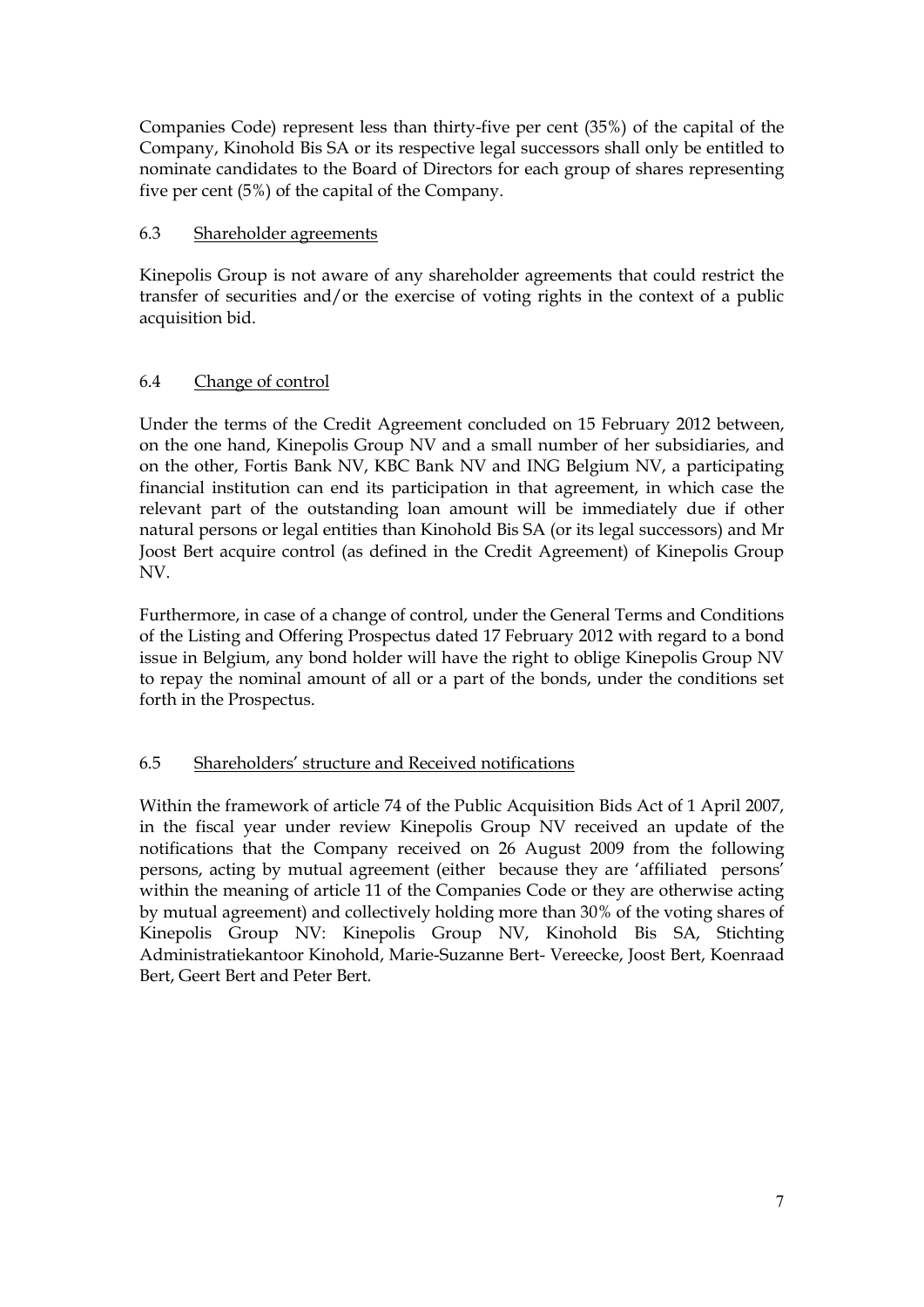From this update, from later transparency notifications (within the framework of the Act of 2 May 2007 and the Royal Decree of 14 February 2008 on the disclosure of major stakes) and from reports within the framework of the share buy-back program, as of 31 December 2012:

> - Kinohold Bis SA held 2 540 010 shares or 43.37% of the shares of the Company;

Kinohold Bis SA is controlled by Stichting Administratiekantoor Kinohold under Dutch law, which in turn is jointly controlled by the following natural persons (in their capacity as directors of Stichting Administratiekantoor Kinohold): Marie- Suzanne Bert-Vereecke, Joost Bert, Koenraad Bert, Geert Bert and Peter Bert; Kinohold Bis SA otherwise acts in close consultation with Joost Bert;

- Kinepolis Group NV, which is controlled by Kinohold Bis SA, held 311 5 shares or 5.33% treasury shares;
- Mr Joost Bert, who acts in close consultation with Kinohold Bis SA, held 41 600 shares or 0.71% of the shares of the Company.

| <b>Shareholder</b>                                                          | <b>Number of shares</b> | $^{0}/_{0}$ |
|-----------------------------------------------------------------------------|-------------------------|-------------|
| Kinohold BIS and Mr Joost Bert                                              | 2 5 8 1 6 1 0           | 44.08       |
| Kinepolis Group NV                                                          | 311 885                 | 5.33        |
| Free Float of which:                                                        | 2 963 013               | 50.59       |
| Axa $SA(1)$                                                                 | 305 479                 | 5.22        |
| Ameriprise Financial Inc<br>(Threadneedle)<br><b>BNP</b> Paribas investment | 266 256                 | 4.55        |
| Partners                                                                    | 194 659                 | 3,32        |
|                                                                             |                         |             |

**TOTAL 5 856 508 100**

#### **Shareholders'structure at 31 December 2012**

*(1) To date this stake is at 5.20%, as shown by a transparency declaration of 22 March 2013.*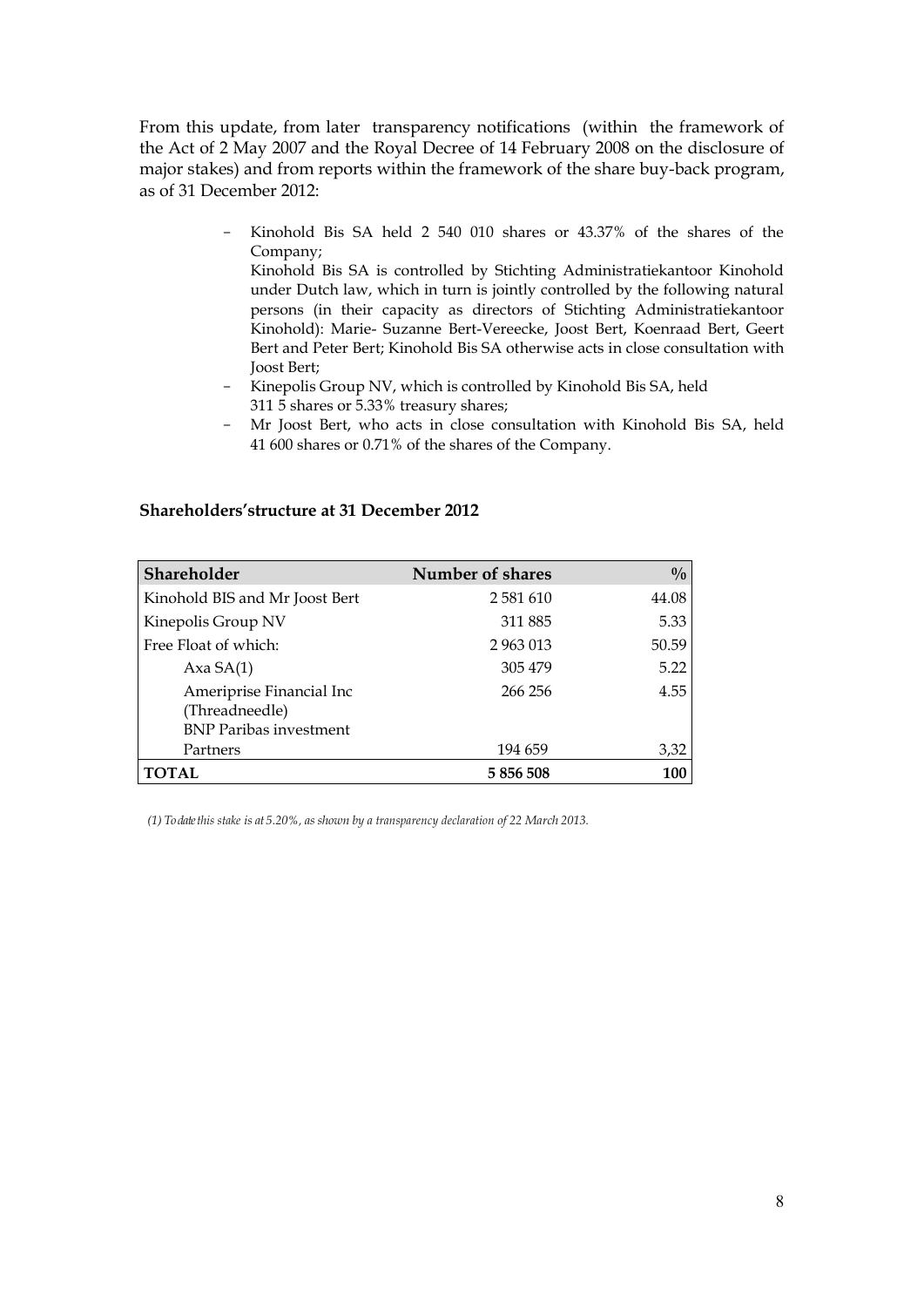# 6.6 Amendments to the articles of association

Amendments can be made to the articles of association with due consideration for the stipulations in the Companies Code.

# 6.7 Board of Directors and Special Committees

# *6.7.1 Composition of the Board of Directors*

The Board of Directors consists of seven members, four of whom are independent of the majority shareholders and management. These four directors fulfill the criteria for independent directors as stated in the Article 526 ter of the Companies Code and were appointed upon nomination by the Board of Directors, which was advised on this matter by the Nomination and Remuneration Committee. The majority shareholders did not use their nomination right with regard to these appointments.

The Board regularly reviews the criteria for its composition and for the composition of its committees, based on existing and future developments and expectations, as well as its strategic objectives. Over the coming years the Board of Directors will give further attention to the diversity of its members, including gender diversity, and make appropriate efforts to bring the composition into line with the requirements of Article 518 bis of the Companies Code within the terms laid down there. Within this framework, the market is regularly screened to identify potentially suitable profiles. Contrary to Stipulation 2.9 of the Belgian Corporate Governance Code 2009, the Board of Directors has not appointed a secretary, as it believes these duties can be fulfilled by the Chairman assisted by the corporate lawyer, bearing in mind the limited size of the Company.

The table on the next page shows the composition of the Board of Directors as well as the attendance record of the various directors with respect to the fourteen meetings that took place in 2012.

# *6.7.2 Activity Report of the Board of Directors*

In addition to the duties assigned to the Board of Directors by the Companies Code, the articles of association and the Kinepolis Corporate Governance Charter, the following items were handled on a regular basis:

- Review of the monthly actual revenues and financial results together with the forecasts;
- Progress reports of the client and personnel satisfaction index;
- Progress reports of the net promoter score of experience and film offer;
- Progress reports on ongoing cinema and real estate projects;

Up-to-date treasury situation and cash flow planning. Appropriate attention was also given inter alia to the following items:

- Discussion and establishment of the profit plan for the following fiscal year;
- Discussion and decision on new cinema and property opportunities;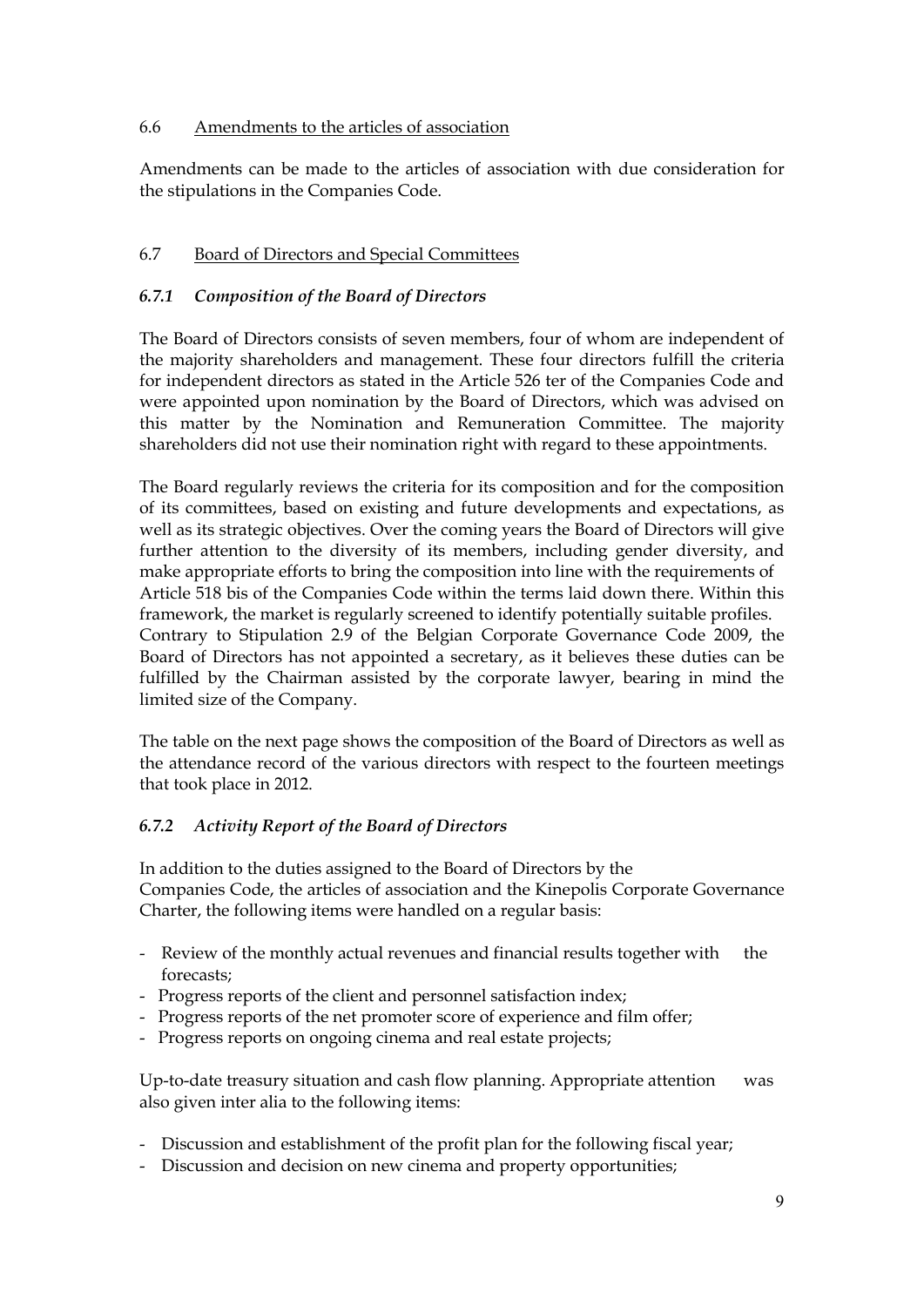- Establishment of the short-term and long-term strategy, including the financing strategy;
- Discussion on refinancing;
- Launch of the share buyback programs in the context of the optimization of the capital structure;
- Reports of the Nomination and Remuneration Committee and the Audit Committee;
- Evaluation and establishment of the quantitative and qualitative management targets for Executive Management;
- Assessment of the functioning of the Board of Directors and its committees.

Other items, including human resources, external communication, investor relations, disputes and legal issues are addressed as needed or desired.

At least seven meetings are scheduled in 2013. Extra meetings can be held if necessary.

# **Directors as per 31 December 2012**

| Name                 | Position    | Term ends | Other positions at   | Attendance    |
|----------------------|-------------|-----------|----------------------|---------------|
|                      |             |           | listed companies     | record $(14)$ |
| Mr Philip Ghekiere   | Chairman    | 2016      |                      | 13 meetings   |
| (1)(2)               |             |           |                      |               |
| Mr Eddy Duquenne     | <b>CEO</b>  | 2016      |                      | All meetings  |
| Mr Joost Bert (2)    | <b>CEO</b>  | 2016      |                      | All meetings  |
| Mr Geert             | Independent | 2014      | <b>Spector Photo</b> | 11 meetings   |
| Vanderstappen,       | Director    |           | Group nv:            |               |
| permanent            |             |           | Director             |               |
| representative of    |             |           |                      |               |
| Management Center    |             |           |                      |               |
| Molenberg bvba (1)   |             |           |                      |               |
| Mr Marc Van          | Independent | 2014      | Leaseinvest Real     | 9 meetings    |
| Heddeghem(1)         | Director    |           | <b>Estate Bevak:</b> |               |
|                      |             |           | Director/            |               |
|                      |             |           | Befimmo nv:          |               |
|                      |             |           | Director             |               |
| Mrs Marion           | Independent | 2015      |                      | 12 meetings   |
| Debruyne, permanent  | Director    |           |                      |               |
| representative       |             |           |                      |               |
| of Marion Debruyne   |             |           |                      |               |
| byba $(1)$           |             |           |                      |               |
| Mr Rafaël Decaluwé,  | Independent | 2015      | Jensen Group         | 9 meetings    |
| permanent            | Director    |           | NV:                  |               |
| representative       |             |           | President            |               |
| of Gobes Comm. V.(1) |             |           |                      |               |

(1) Non-executive director

(2) Represent the majority shareholders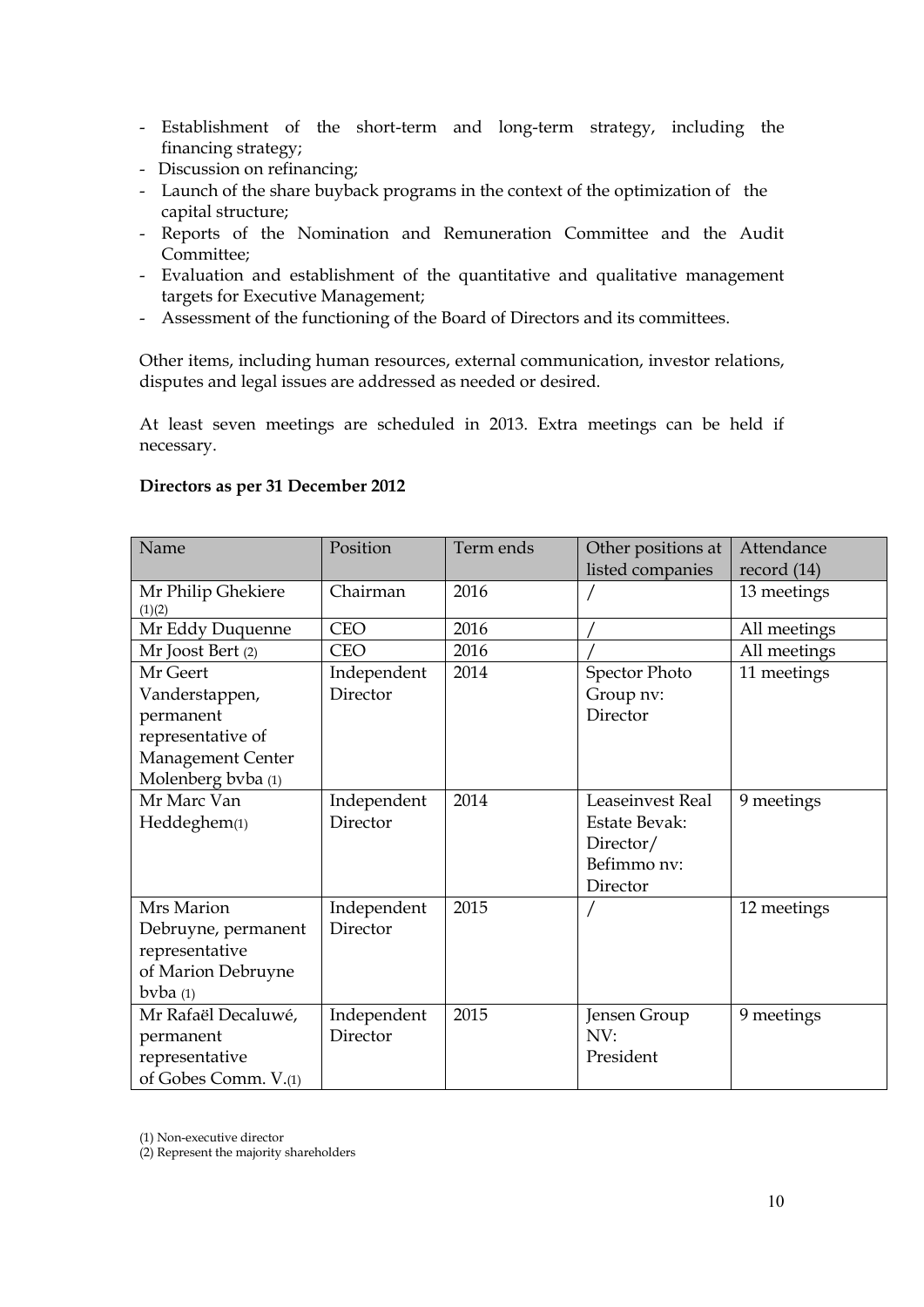# *6.7.3 Composition and activity report of the Nomination and Remuneration Committee*

In accordance with the possibility provided for in the Corporate Governance Code, Kinepolis Group has one joint committee- the Nomination and Remuneration Committee. At 31 December 2012 this committee comprised the following nonexecutive directors, the majority of whom were independent directors with the necessary expertise and professional experience in human resources, bearing in mind their previous and/or current business activities:

- Mr. Philip Ghekiere (Chairman Kinepolis Group NV and Investment Director at NPM Capital);
- Mr. Marc Van Heddeghem (former Managing Director of Redevco Belgium);
- Mr. Rafaël Decaluwé (former CEO of Bekaert NV).

The Chief Executive Officers attend the meetings of the Nomination and Remuneration Committee by invitation.

The Nomination and Remuneration Committee met 3 times in 2012 (for one of which Mr. Rafaël Declauwé was excused) and mainly dealt with the following:

- Proposals to set the qualitative and quantitative management targets with regard to the fiscal year 2012 for Executive Management and the corresponding variable remuneration and out- performance bonus;
- Evaluation of the attainment of the management targets with regard to the fiscal year 2011 and the variable remuneration and out-performance bonus of Executive Management for that fiscal year;
- Proposals to fill the open directorships;
- Gender diversification procedure with regard to the composition of the Board of Directors;
- Future remuneration policy for Executive Management;
- Assessment of the functioning of the Board of Directors and its committees;
- The Remuneration Report proposal to be submitted to the Board of Directors.

# *6.7.4 Composition and activities report of the Audit Committee*

Pursuant to Article 526 bis of the Companies Code, as at 31December 2012, the Audit Committee was exclusively composed of non-executive and independent directors with the appropriate expertise and professional experience in accounting and auditing, bearing in mind their previous and/or current business activities:

- Mr. Geert Vanderstappen combines 5 years' experience as Corporate Officer at Generale Bank's Corporate & Investment Banking with 7 years' operational experience as CFO at Spector Photo Group and is now Managing Partner at Pentahold;
- Mr. Rafaël Decaluwé is a former CEO of Bekaert NV and had a long career in financial management positions at a number of multinationals, including Samsonite, Fisher-Price and Black & Decker.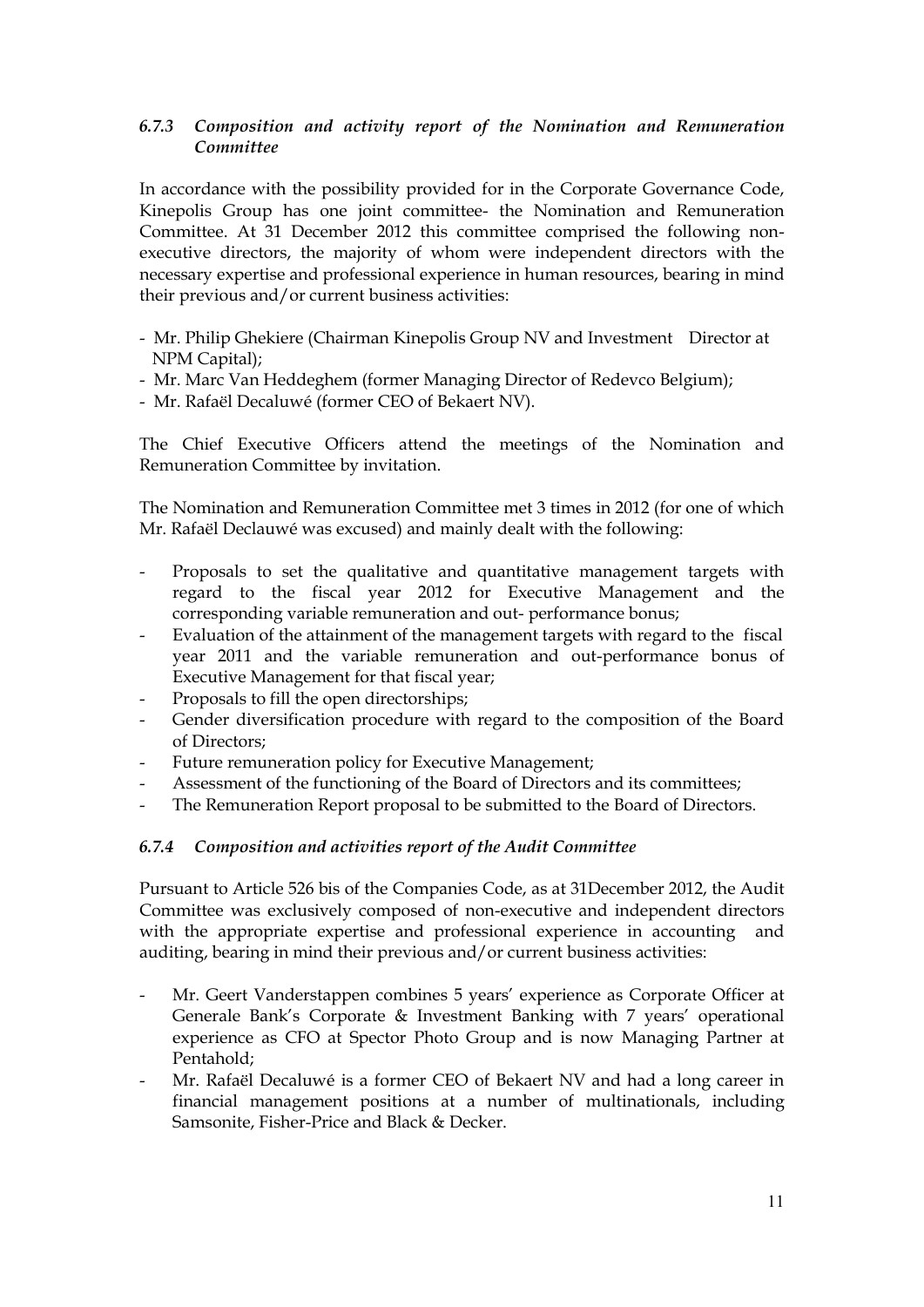The Chief Financial Officer, the Chief Executive Officers and the internal auditor attend the meetings of the Audit Committee.

The representatives of the majority shareholders may attend meetings upon invitation.

In 2012 the Audit Committee met four times, two in the presence of all members, and primarily the following items were handled:

- discussion on financial reporting in general and the unconsolidated and consolidated annual and interim financial statements in particular;
- discussion, establishment and monitoring of the internal audit activities, including the discussion of the annual report of the Internal Audit department;
- discussion and evaluation of the internal control and risk management systems as well as the 2012 risk management action plan;
- evaluation of the effectiveness of the external audit process;
- monitoring of the financial reporting and its compliance with the applicable reporting standards;
- discussion of the proposed Code of Conduct.

## *6.7.5 Evaluation of the Board of Directors, its committees and its individual directors*

Under its Chairman, the Board of Directors regularly evaluates its own size, composition, performance and those of its committees.

The Chairman of the Board of Directors initiates the evaluation process on the basis of a written procedure, the results of which are analyzed and discussed at the Nomination and Remuneration Committee as well as at the Board of Directors, where the appropriate conclusions are drawn.

After the extensive evaluation carried out in 2011 and bearing in mind that the Board of Directors has remained virtually unchanged in the meantime, in 2012 the Nomination and Remuneration Committee restricted itself to a concise evaluation of the functioning and composition of the Board and its committees.

## 6.8 Executive Management

Executive Management consists of the two Chief Executive Officers. The Board of Directors is authorized to appoint additional members of Executive Management.

#### 6.9 Insider Trading Policy – Code of Conduct – Transactions with related parties

The Company"s policy on insider trading is included in an Insider Trading Protocol that applies to the members of the Board of Directors, the Chief Executive Officers and other persons who might have inside knowledge. The Protocol is designed to ensure that share trading by the persons in question only occurs strictly in accordance with the Act of 2 August 2002 on the Supervision of the Financial Sector, and in accordance with the guidelines issued by the Board of Directors. The CFO is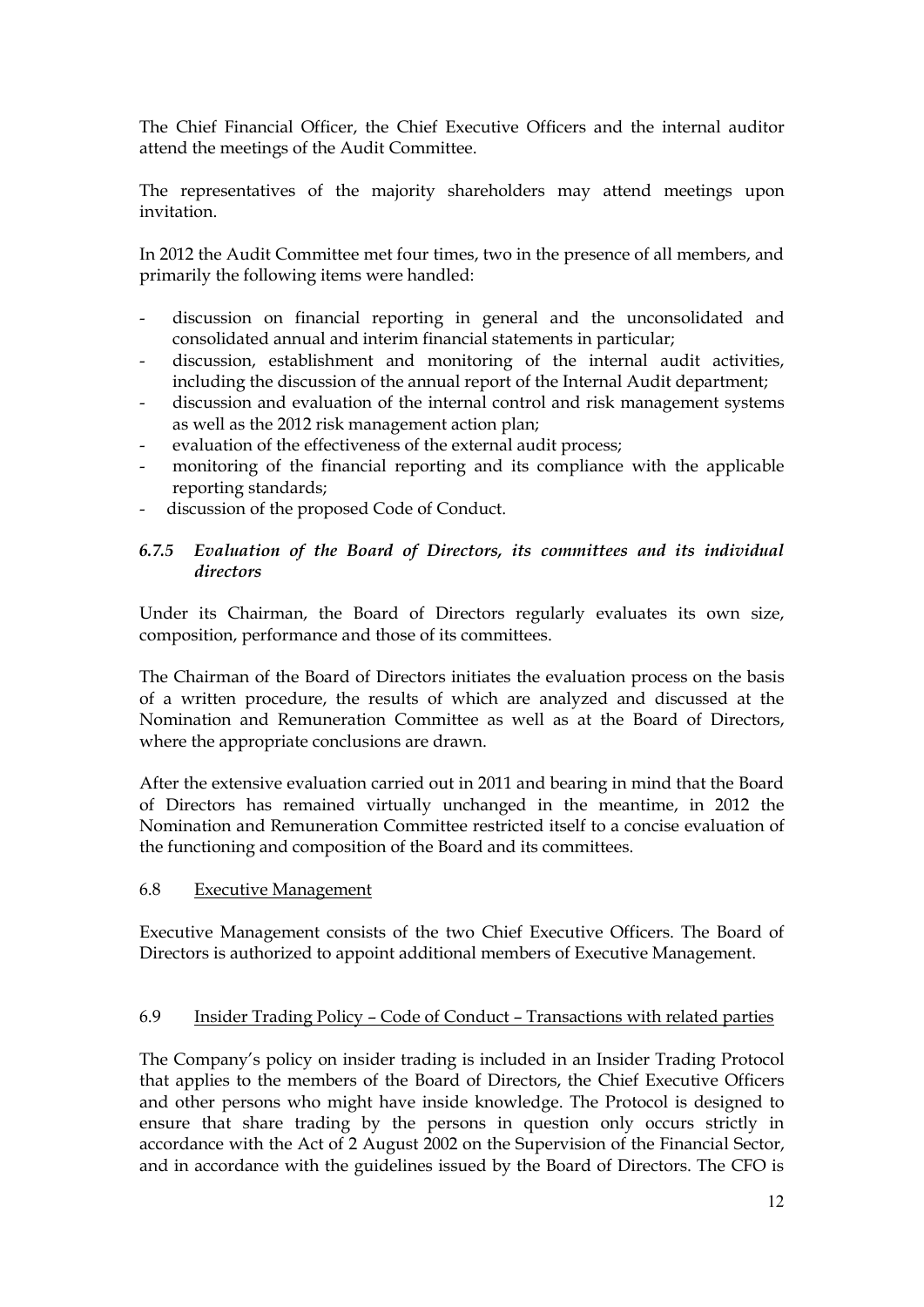responsible, as Compliance Officer, for monitoring compliance with the rules on insider trading as set out in this Protocol.

The Code of Conduct approved by the Board of Directors in 2012 containing the appropriate guidelines, values and standards with regard to the ethical and fitting way Kinepolis wishes to treat employees, customers, suppliers, shareholders and the general public was implemented at the beginning of 2013.

The transactions with related parties as included in point 29 of the Notes to the Consolidated Financial Statements were conducted in complete transparency with the Board of Directors.

#### 6.10 Remuneration Report

Kinepolis Group strives to provide transparent information on remuneration of members of the Board of Directors and Executive Management to its shareholders and other stakeholders.

# *6.10.1 Procedure for establishing the remuneration policy and level for the Board of Directors and Executive Management*

#### Principles

The principles of the remuneration policy and level for the directors and Executive Management are stated in the Company"s Corporate Governance Charter.

The remuneration policy is designed in such a way that the remunerations for the directors and Executive Management are reasonable and appropriate enough to attract, retain and motivate the persons meeting the profile established by the Board of Directors, with due consideration for the size of the Company and the external benchmark data.

The following principles are also employed:

- For the fulfilment of their duties as a member of the Board of Directors, the nonexecutive directors receive a fixed amount taking account of an attendance of a minimum number of meetings of the Board of Directors;
- The members of the committees are allocated a fixed amount every time they attend a meeting for the committee, with additional fixed remuneration for the chairman of the Audit Committee;
- The Chairman of the Board of Directors and the Chief Executive Officers are allocated a fixed annual amount for attending the meetings of the Board of Directors. The fixed amount allocated to the Chairman comprises the remuneration for participation in and chairmanship of the Board of Directors and the Nomination and Remuneration Committee. From fiscal year 2013, analogous to the situation of the chairman of the audit committee, the remuneration of the Chairman of the Nomination and Remuneration Committee comprises remuneration for each meeting attended plus fixed remuneration as chairman of this committee;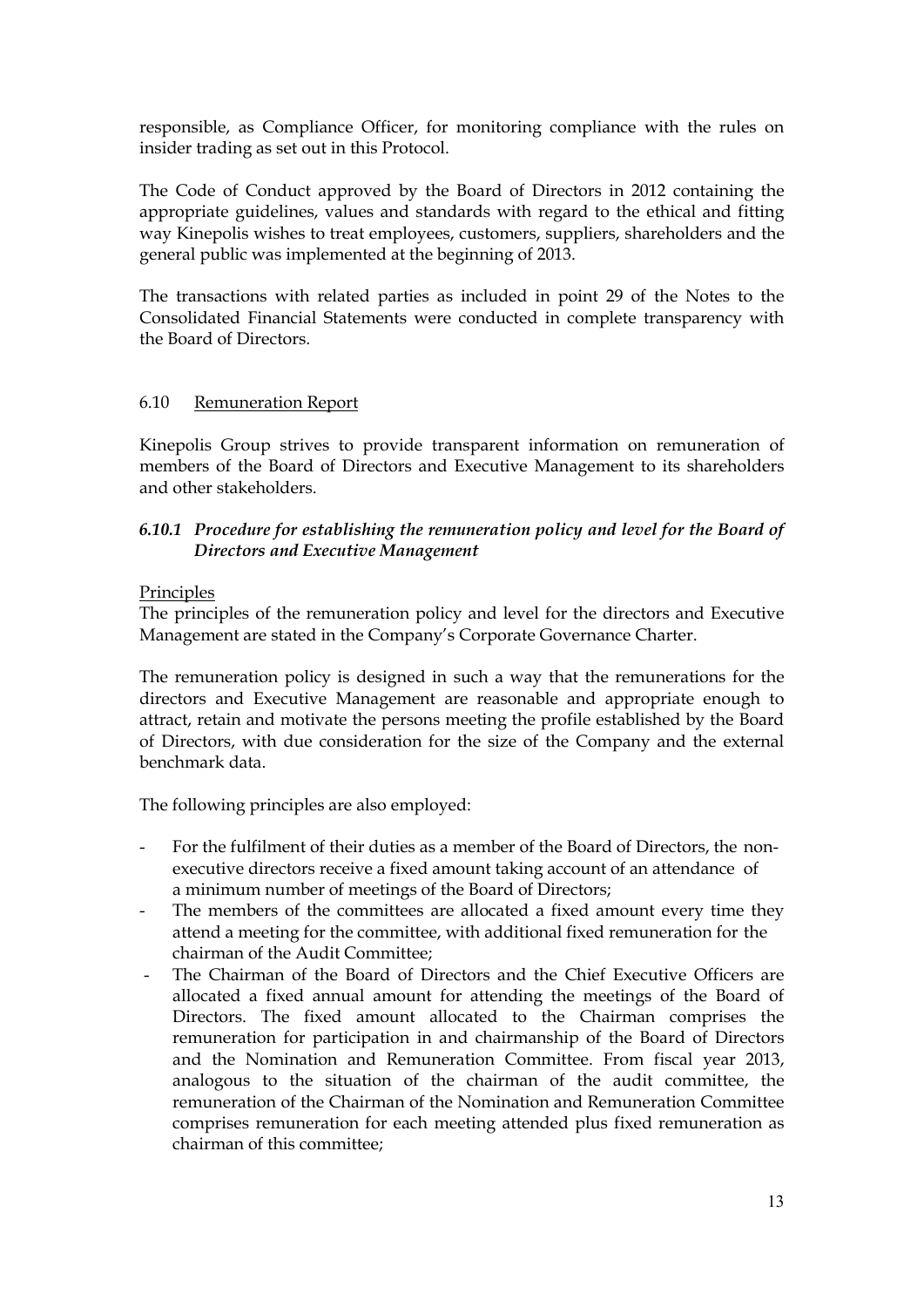- The non-executive directors do not receive any bonuses, participation in longterm share-based incentive programs, benefits in kind (with the exception of the right to attend a number of film screenings each year) or benefits related to pension plans;
- Alongside fixed remuneration, Executive Management receives variable remuneration dependent on the attainment of the management targets set by the Board of Directors on the recommendation of the Nomination and Remuneration Committee. These targets include both quantitative targets set annually, the criterion for which is the attainment of a certain level of consolidated current net profit, and qualitative targets, which are defined as targets that are to be attained over several years, progress of which is evaluated on an annual basis. The variable part of the remuneration ensures that the interests of Executive Management run parallel to the Group"s, lead to value creation and loyalty, and provide the appropriate incentive to optimize the short-term and long-term objectives of the Group and its shareholders;
- As well as this variable remuneration, an out-performance bonus may be allocated to Executive Management if the quantitative targets are substantially exceeded. Long-term incentives in the form of share options or other financial instruments of the Company or its subsidiaries may also be allocated to Executive Management. The remuneration package for Executive Management may additionally include participation in the corporate pension plan and the use of a company car;
- The Company's formal right to claim back variable remuneration and outperformance bonus granted on the basis of incorrect financial data was not explicitly provided for in such cases;
- The exit compensation of a member of Executive Management in the event of early termination of a contract (entered into after 1 July 2009) will not exceed 12 months" basic and variable remuneration. A higher compensation may be granted in specific justifiable circumstances, on the recommendation of the Nomination and Remuneration Committee and with the prior approval of the General Meeting, but may never exceed 18 months' basic and variable remuneration. In any event, the exit compensation may not exceed 12 months" basic remuneration and the variable remuneration cannot be taken into account if the departing person has not met the performance criteria referred to in his or her contract.

## Procedure

The annual overall remuneration for the members of the Board of Directors will be established by the General Meeting following a proposal from the Board of Directors (on the basis of the recommendation by the Nomination and Remuneration Committee), which will be based on the amounts set in the past, with due regard for a minimum number of actual meetings of the Board of Directors and its committees. The granting of the overall portfolio to the individual members is a decision of the Board of Directors on the recommendation of the Nomination and Remuneration Committee, based on their actual attendance at the various meetings of the Board of Directors and its committees.

The above mentioned amounts were set in 2011 and are based on benchmarking using surveys conducted by independent third parties with regard to listed and other companies and resulted in the following remunerations: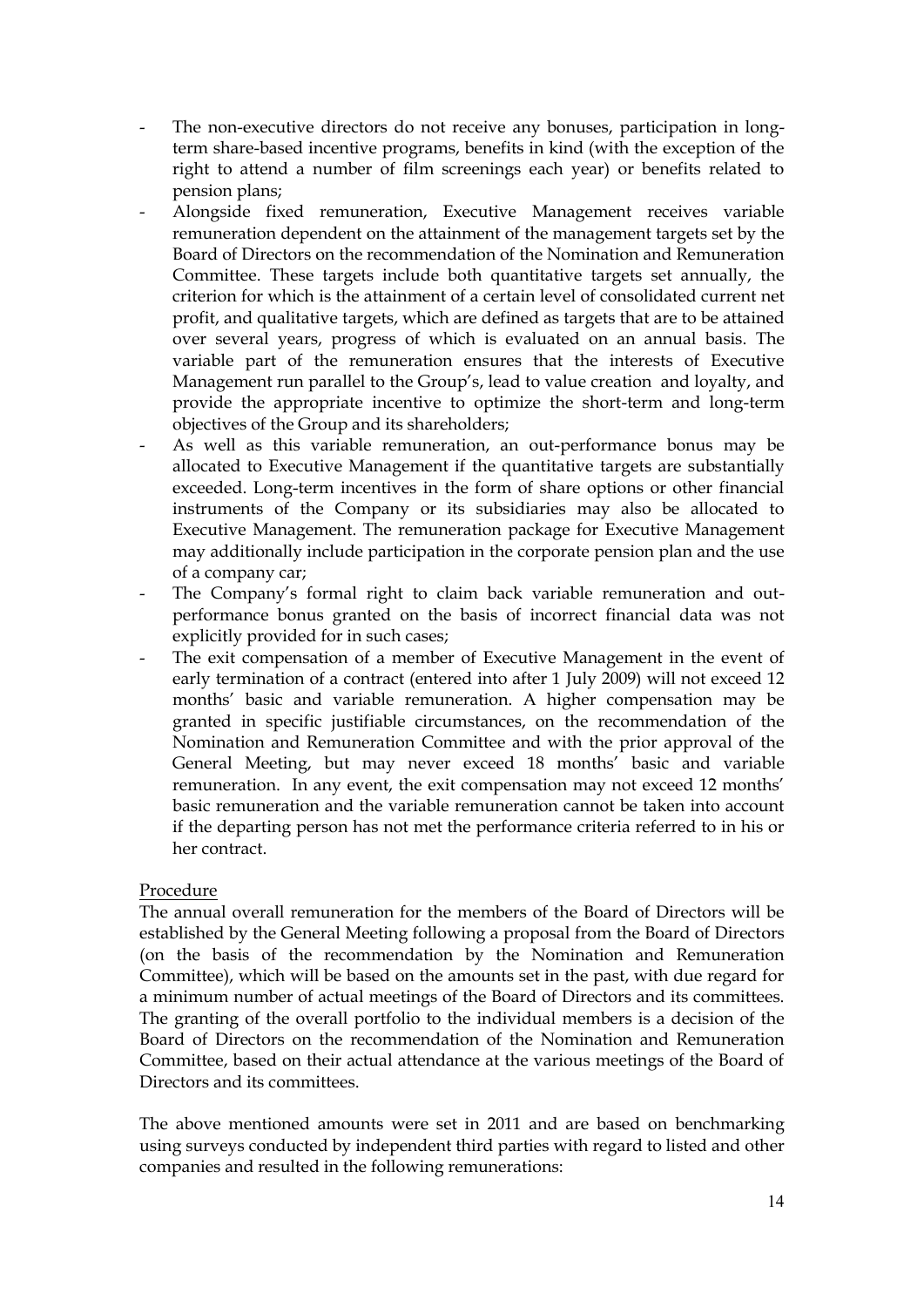- $\epsilon$  85 000 as fixed remuneration for the Chairman of the Board of Directors and the Nomination and Remuneration Committee;
- $\epsilon$  30 000 as fixed remuneration for attendance by the Chief
- Executive Officers of the meetings of the Board of Directors;
- $\epsilon$  32 500 for the actual attendance of the other directors of six or more meetings of the Board of Directors; the remuneration will be reduced proportionately if fewer meetings are attended;
- $63000$  for attendance of a meeting of the Audit Committee or the Nomination and Remuneration Committee;
- $\epsilon$  3 750 as additional fixed remuneration for the chairman of the Audit Committee;

The Board of Directors determines the remuneration as well as the remuneration policy of Executive Management based on the proposal of the Nomination and Remuneration Committee, with due consideration for the relevant contractual stipulations and bench- mark data from other comparable listed companies to ensure that these remunerations are in line with market rates, bearing in mind the duties, responsibilities and management targets.

The management targets to which the variable remuneration is linked and the amount of these objectives are proposed annually by the Nomination and Remuneration Committee and approved by the Board of Directors. The Board of Directors evaluates the attainment of these quantitative and qualitative targets on the basis of an analysis by the Nomination and Remuneration Committee. The attainment of the quantitative targets will be measured against current net profit on a consolidated basis. The qualitative targets to be attained over more than one year will be evaluated on an annual basis against progress towards each specific target.

On the proposal of the Board of Directors, which is of the opinion that the quantitative and qualitative management targets are set to also favour the long-term goals of the Company, on 20 May 2011 the General Meeting approved the proposal to base the integral annual variable remuneration of the CEO"s for the fiscal years 2011, 2012 and 2013 on objective and measurable performance indicators agreed in advance and always measured over a period of one year, in accordance with article 520 ter of the Companies Code.

# *6.10.2 Application of the remuneration policy on the members of the Board of Directors*

In line with the remuneration policy and its underlying principles, the non-executive directors of the Company were remunerated for their services in the past fiscal year on the basis of the amounts set in the fiscal year 2011. The individual remuneration of directors in the fiscal year 2012 is shown in the table below. All amounts are gross amounts before deduction of tax.

In the year under review, the non-executive directors received no other remuneration, benefits, share-based or other incentive bonuses from the Company.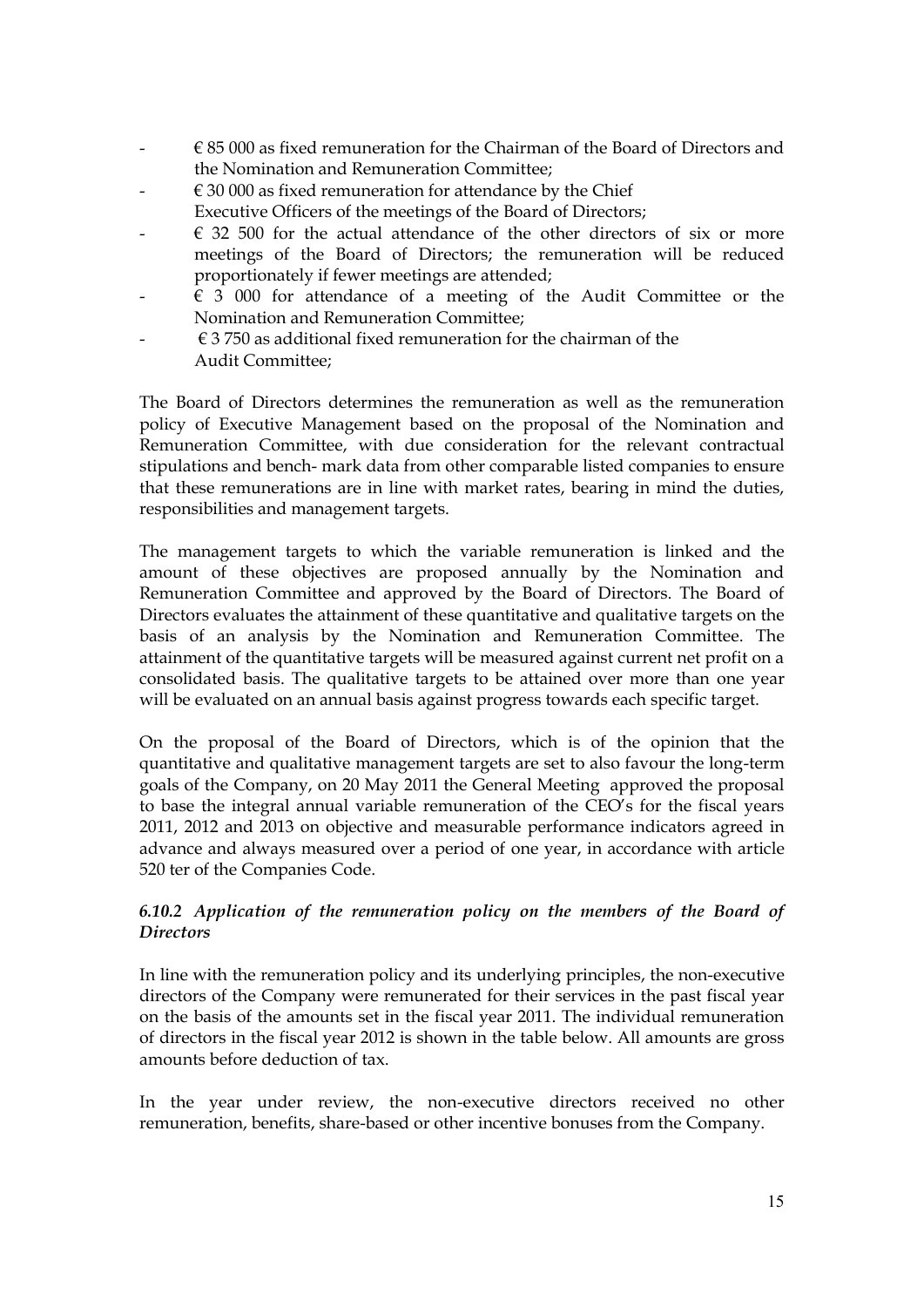All members of the Board of Directors as well as directors of the subsidiaries of the Company are also covered by a "civil liability of directors" policy, the total premium of which  $\epsilon$  23 557, including tax, is paid by the Company.

| Name                                                         | Title                       | <b>Remuneration 2012</b><br>$(in \in)$ |
|--------------------------------------------------------------|-----------------------------|----------------------------------------|
| Philip Ghekiere                                              | Chairman                    | 85 000                                 |
| <b>Eddy Duquenne</b>                                         | <b>CEO</b>                  | 30 000                                 |
| Joost Bert                                                   | <b>CEO</b>                  | 30 000                                 |
| Geert Vanderstappen<br>(Management Center Molenberg<br>bvba) | <b>Independent Director</b> | 48 250                                 |
| Marc Van Heddeghem                                           | <b>Independent Director</b> | 41 500                                 |
| Mevr. Marion Debruyne (Marion<br>Debruyne bvba)              | <b>Independent Director</b> | 32 500                                 |
| Rafaël Decaluwé (Gobes Comm.<br>V.                           | <b>Independent Director</b> | 44 500                                 |
| <b>Total</b>                                                 |                             | 311 750                                |

# **Board of Directors 31 December 2012**

#### *6.10.3 Application of the remuneration policy on the members of Executive Management*

With due consideration for the benchmark data, the duties, responsibilities and management targets, in 2011 the remuneration package for Executive Management for the fiscal years 2011-2012 was set by the Board of Directors based on the proposal of the Nomination and Remuneration Committee. By which:

- Contrary to the existing contractual agreements, it was decided to no longer apply the annual adjustment in line with the consumer price index;
- The ratio of qualitative and quantitative targets will be 30/70;
- The following amounts will be applied for BVBA Eddy Duquenne:
	- $\epsilon$  fixed remuneration:  $\epsilon$  330 000
	- maximum variable remuneration:  $\epsilon$  265 000
	- maximum out-performance bonus:  $\epsilon$  150 000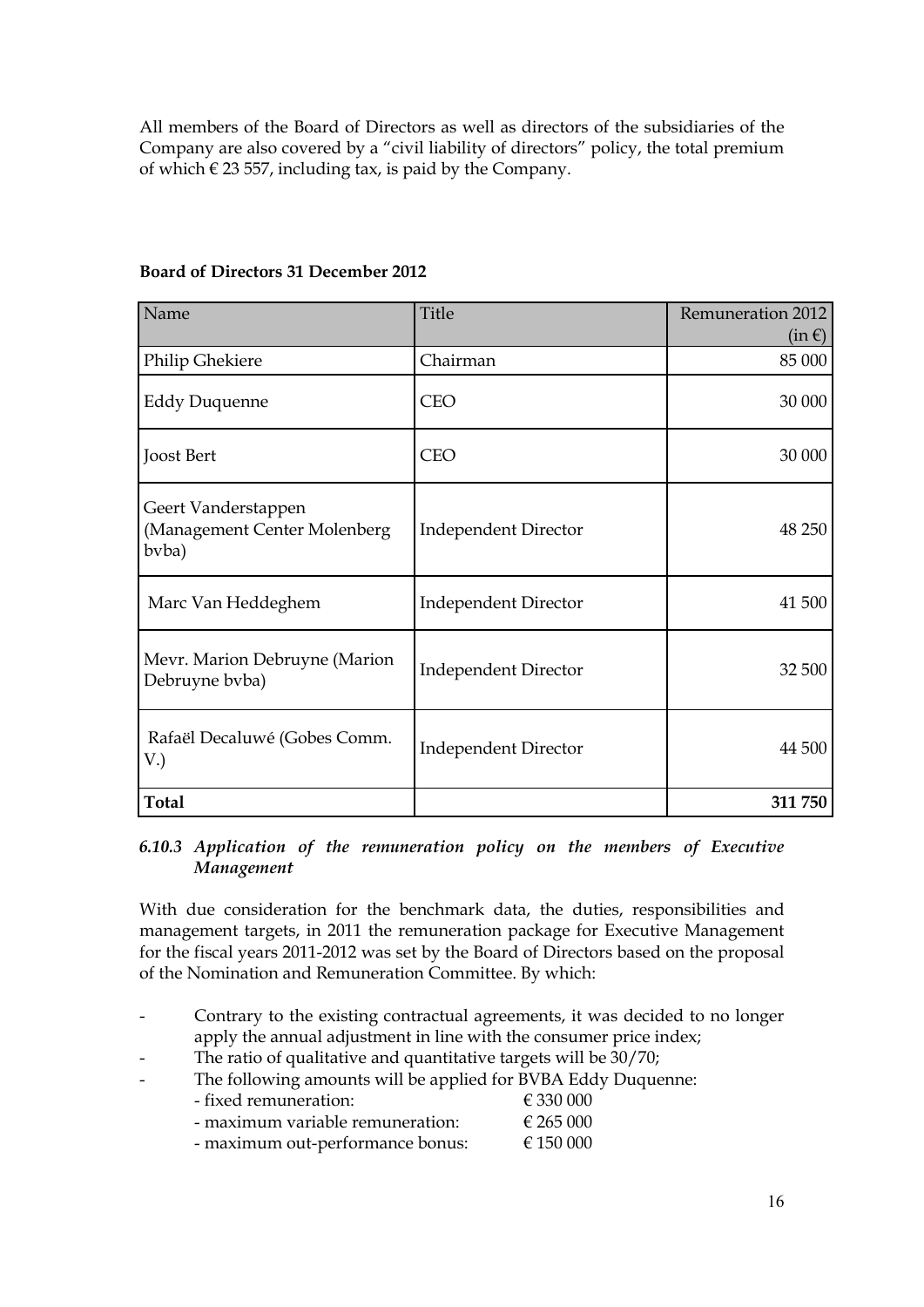- The following amounts will be applied for Mr. Joost Bert:

| - fixed remuneration:            | € 285 000         |
|----------------------------------|-------------------|
| - maximum variable remuneration: | € 215 000         |
| - maximum out-performance bonus: | $\epsilon$ 75 000 |

The final amount of variable remuneration to allocate to the Executive Management depends on the fulfilment in 2012 of the annual management targets, which apply collectively to Executive Management and comprise both quantitative targets, of which the criterion is the attainment of a certain level of consolidated current net profit, and qualitative targets. The targets were established to ensure that they help attain not only the short-term goals but also the long-term goals of the Group.

In addition to this variable remuneration and if the quantitative management targets are substantially exceeded, the Board of Directors, on the recommendation of the Nomination and Remuneration Committee, has the discretionary power to allocate an out-performance bonus, the annual amount of which is set by the Board of Directors.

The above mentioned remunerations and out-performance bonuses will be paid out in 2013 if the 2012 targets are attained.

In the fiscal year 2012, given the fulfilment of the quantitative and qualitative management targets accounting for 70% and 30% respectively of the variable remuneration, as set by the Board of Directors assisted by the Nomination and Remuneration Committee, the variable remuneration was paid out in full to the members of Executive Management in a total amount of € 480 000. An outperformance bonus of

 $\epsilon$  225 000 was also paid out, because the quantitative targets were substantially exceeded in 2011.

Finally, it can be noted that, pursuant to contractual agreements reached prior to 1 July 2009, in the event of the early termination of the contract of one of the members of Executive Management and if there is a change in the control of the Company, the exit package can be 24 months fixed remuneration plus the pro-rata part of the variable remuneration for the ongoing year.

# *6.10.4 Long-term incentives*

The goal of the 2007-2016 Share Option Plan (the "Plan") approved by the Board of Directors on 5 November 2007 and enlarged on 25 March 2011 is to support and achieve the following corporate and human resources policy targets:

- To encourage and reward the executive directors and management staff of the Company and its subsidiaries, who are able to contribute to the long-term success and growth of the Company and its subsidiaries;
- To assist the Company and its subsidiaries in attracting and retaining directors and management staff with appropriate experience and skills; and
- To link the interests of the directors and management staff more closely to those of the shareholders of the Company and give them the possibility of sharing in the created value and growth of the Company.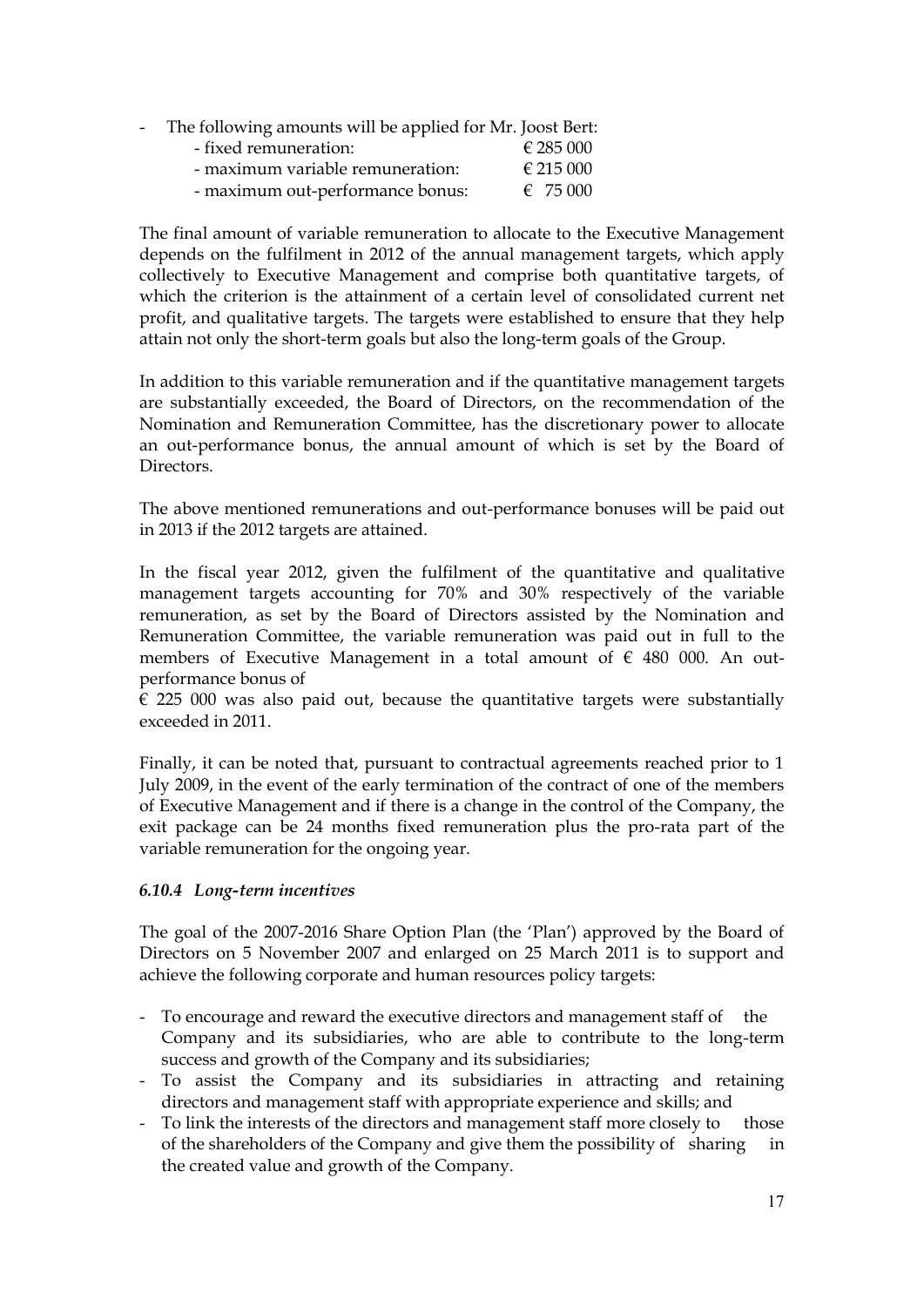Under this Plan, no options were allocated or exercised in 2012. 7 800 not yet vested options forfeited in 2012.

69 308 options each were granted to the Chairman (1) and the CEO"s in 2008. In 2009 management staff were granted 30 000 options, 15 000 in 2010 and 47 500 in 2011.

A further description of the characteristics of these options is provided in point 21 of the Notes to the Consolidated Financial Statements.

(1) In his former capacity of Executive Director

The table below provides an overview of the fixed part of the remuneration, the other components of the remuneration (such as pension contributions, insurances and car allowances) as well as the variable part.

| Name               | Remuneration              | Amount paid (in $\epsilon$ ) (Excl. |
|--------------------|---------------------------|-------------------------------------|
|                    |                           | VAT                                 |
| Eddy Duquenne byba | Fixed remuneration (1)    | 330 000                             |
|                    | Variable remuneration (2) | 265 000                             |
|                    | Outperformance bonus (2)  | 150 000                             |
|                    | Car allowance (4)         | 37 095                              |
|                    | Total                     | 782 095                             |

| Name       | Remuneration              | Cash amount paid (in $\epsilon$ )<br>(Excl. VAT) |
|------------|---------------------------|--------------------------------------------------|
| Joost Bert | Fixed remuneration (1)    | 285 000                                          |
|            | Variable remuneration (2) | 215 000                                          |
|            | Outperformance bonus (2)  | 75 000                                           |
|            | Pensioenregeling (3)      | 10 10 2                                          |
|            | Car allowance (4)         | 33 293                                           |
|            | Total                     | 618 385                                          |

(1) Other than remuneration received as a member of the Board of Directors (which amounts to  $\epsilon$  30 000 for each director)

(2) Received in 2012 for performances in 2011

(3) Mr. Joost Bert participates in a supplementary pension scheme providing for an annual indexed fixed contribution (4) Indexed annually and excl. granted fuel card

#### *6.10.5 Fiscal years 2013-2014*

Bearing in mind the efficient and high quality way in which the Board of Directors is led and after analysis of remunerations at similar companies, the Board of Directors has decided, subject to the approval of the General Meeting of the overall remuneration portfolio for the Board of Directors, to adjust the remuneration for the Chairman of the Board of Directors for the fiscal year 2013 and beyond as follows:

- $\div$   $\in$  87 250 for the chairmanship of the Board of Directors;
- $\epsilon$  3 750 for the chairmanship of the Nomination and Remuneration Committee;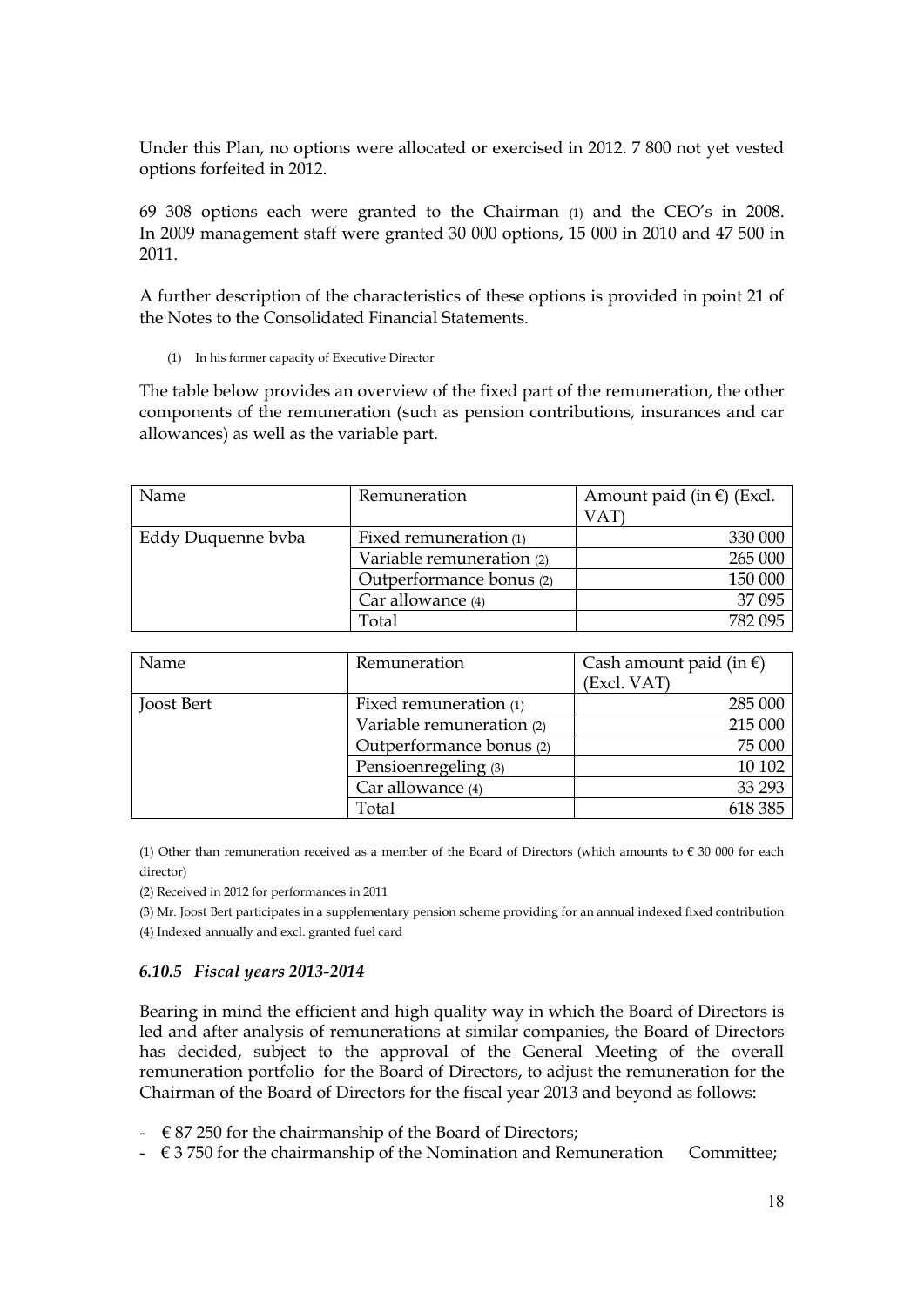$\epsilon$  3 000 for attendance of each meeting of the Nomination and Remuneration Committee.

To permanently bring the remuneration of the Executive Management into line with the remuneration applicable at comparable companies and bearing in mind the sustained improvement in the results and value creation for the Company and its shareholders, the Board of Directors has decided, based on a proposal of the Nomination and Remuneration Committee and after an external study into the remuneration of Executive Management at comparable listed companies, to raise BVBA Eddy Duquenne's fixed remuneration by  $\epsilon$  55 000, maximum variable remuneration by  $\epsilon$  30 000 and maximum out-performance bonus by  $\epsilon$  15 000 for the fiscal years 2013-2014. BVBA Eddy Duquenne is also entitled to charge  $\epsilon$  750 a month as compensation for expenses. Mr. Joost Bert's fixed remuneration will be raised by  $\epsilon$ 15 000.

Finally, subject to the approval of the General Meeting and in accordance with article 520 ter of the Companies Code, the full yearly variable remuneration of the Executive Management for the fiscal years 2014 - 2016 will be based on predefined objective and measurable targets, which will each time be measured over a one-year period.

#### 6.11 Description of the main characteristics of the internal control and risk management system

Kinepolis Group NV uses the Integrated Framework for Enterprise Risk Management as developed by the Committee of Sponsoring Organizations of the Treadway Commission (COSO). This frame- work integrates internal control and risk management processes with the purpose of identifying and managing strategic, operational and reporting risks as well as complying and regulatory risks as to enable the achievement of the corporate objectives.

Kinepolis Group uses this framework to implement a system of Risk Management or to control the above risks in the business processes and financial reporting. The system is developed centrally and is as much as possible uniformly applied in the various parts of the organization and subsidiaries. The system fills in the various components, as prescribed by the reference model, as well as the various roles and responsibilities with regard to internal controls and risk control.

## *6.11.1 Roles and responsibilities*

Within Kinepolis Group, risk management is not the exclusive responsibility of the Board of Directors and Executive Management; every employee is responsible for the proper and timely application of the various risk management activities within the scope of his or her job.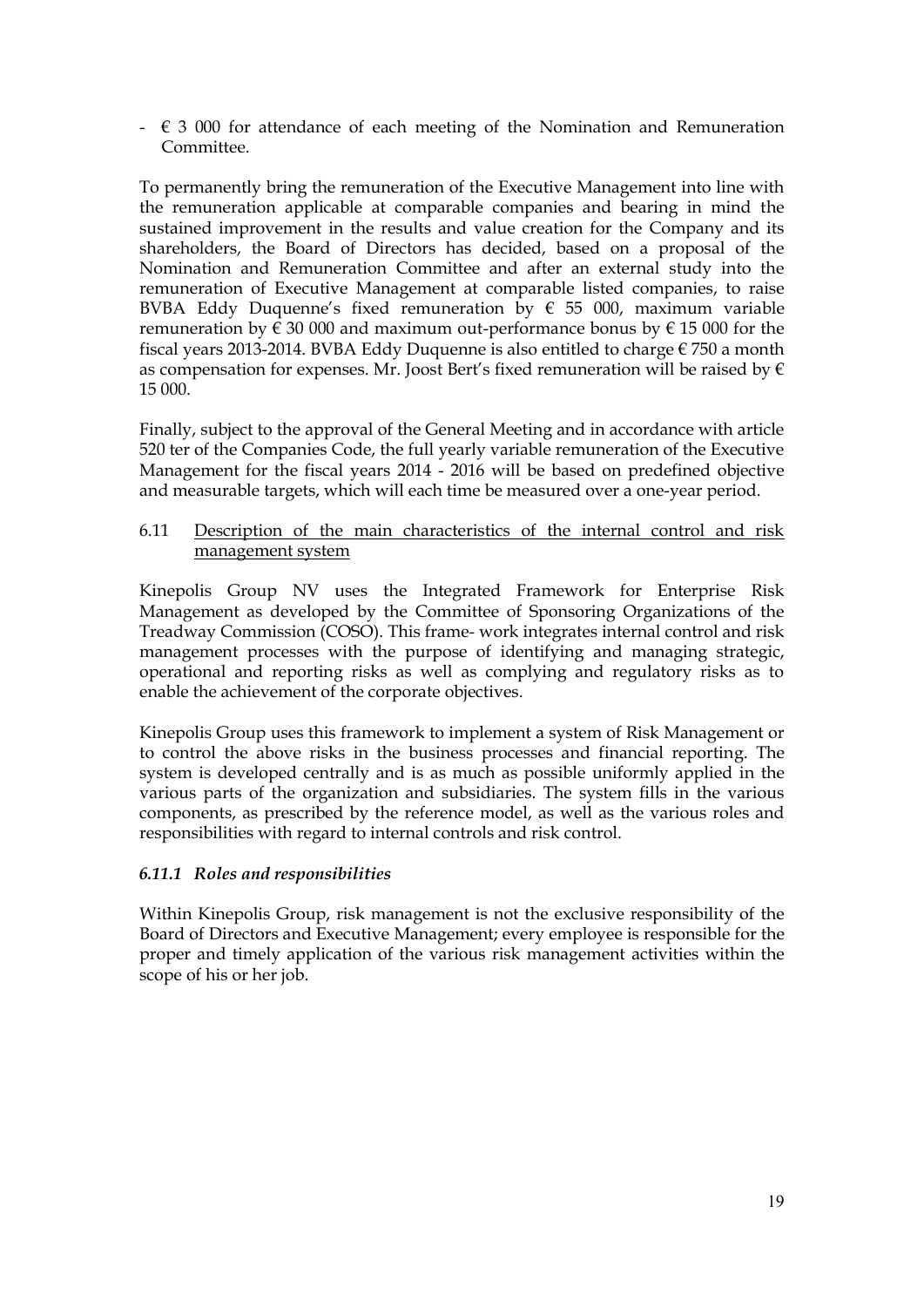The responsibilities regarding risk management of the Board of Directors (and its various committees) and Executive Management are established and described in detail in legal stipulations, the Belgian Corporate Governance Code 2009 and the Kinepolis Corporate Governance Charter. In brief, it can be stated that Executive Management bears final responsibility for the appropriate implementation and management of the risk management system, whereas the Board of Directors has a supervisory role in this matter.

The implementation and management of the risk management system is based on a pyramidal responsibility structure in which each manager is responsible not only for the proper introduction and application of the risk management processes within the scope of his or her job but also has a duty to monitor its proper implementation by his or her direct reports (who may in turn be managers). In this way, management can be confident of proper and comprehensive risk management throughout the Company and have peace of mind that related risks in the various business processes and departments are tackled in an integrated way.

# *6.11.2 Application of the various components*

The way in which the Company applies the various components of the COSO framework is outlined below. This description covers only the most important elements and is therefore not exhaustive. In addition, the appropriateness of the application is regularly evaluated and so permanently subject to change.

## *6.11.3 Internal Control Environment*

An appropriate internal environment is a precondition of being able to effectively apply other risk management components. With this in mind, Kinepolis Group values integrity and ethical action highly. Alongside the existing legal framework, Kinepolis Group endeavours to encourage and enforce this type of behaviour through preventive measures (such as work regulations, various policies and procedures) and detection measures (such as the reporting procedure and compliance inspections).

Another important aspect of the internal environment is the organizational structure. Kinepolis has a clear and uniform organizational structure, which fits within the various countries and business processes. The organizational structure, the determination of the various objectives, management of the budget and the remuneration process are also aligned to each other.

In addition, correct employee training and guidance is essential to the proper application of risk management. To this end, the training needs of every employee are examined on an annual basis, distinct from the existing compulsory courses for certain jobs. An introductory risk management course is also given to new managers, on an annual basis.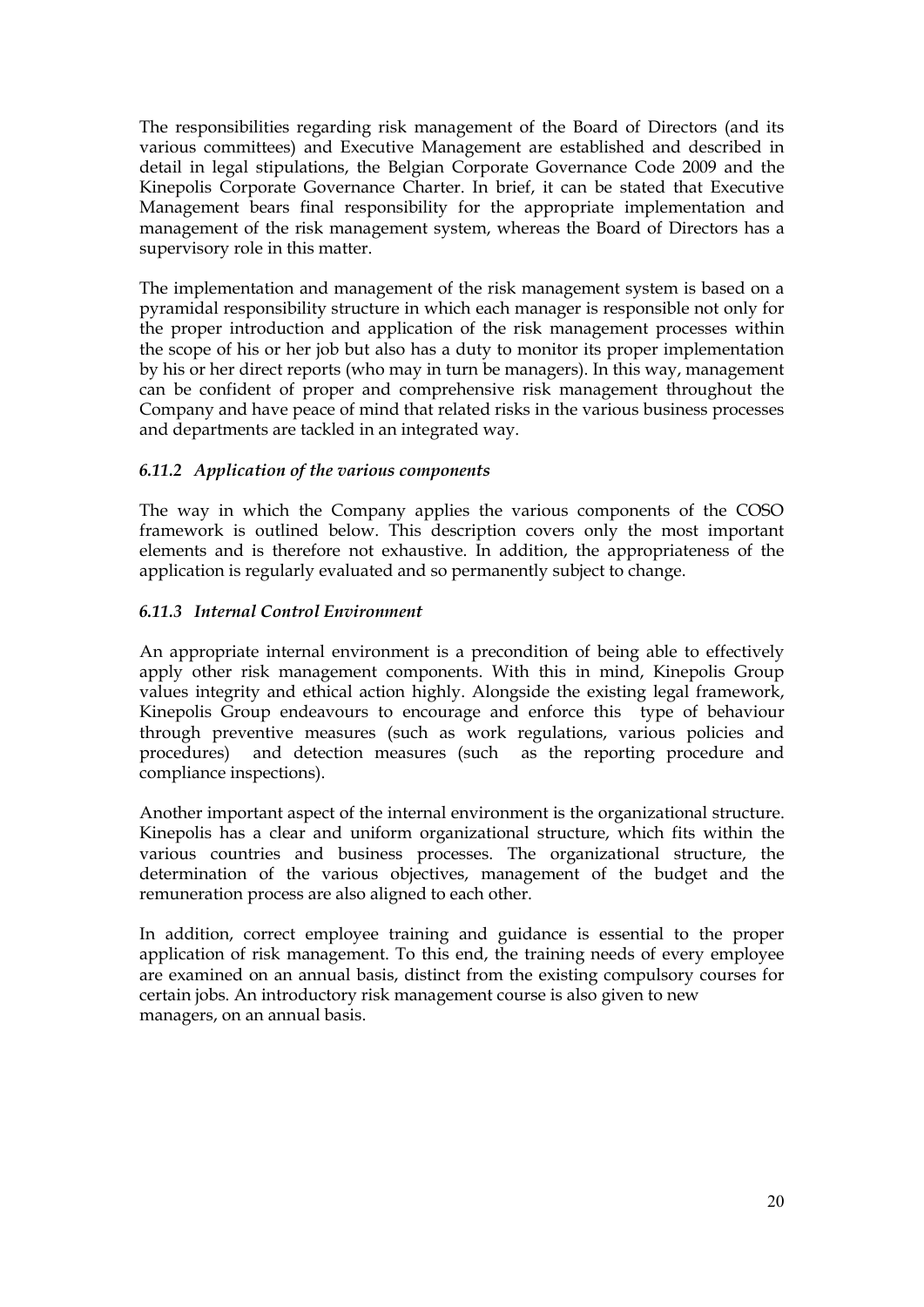# *6.11.4 Objective setting*

Business objectives are established over various durations in line with the Kinepolis mission. As described in the Corporate Governance Charter, these are confirmed on an annual basis by the Board of Directors, which also ensures they are in line with the Company's risk appetite.

The (financial and non-financial) objectives established at consolidated level are gradually developed into specific objectives for individual countries, business units and departments on an annual basis. The lowest level is the determination of the individual objectives for each employee. The attainment of these objectives is linked to the remuneration policy.

Progress with regard to these objectives is regularly assessed through business controlling activities based on management reports. The individual objectives are assessed at least once every year as part of a formal HR evaluation process.

## *6.11.5 Internal Control*

Internal Control is defined as the identification and assessment of business risks as well as the selection, implementation and management of the appropriate risk responses (including the various control activities).

As stated above, it is first and foremost the duty of every manager to properly set up and implement the various internal risk management activities (including monitoring) within the scope of his or her job. In other words, each line manager is responsible for the appropriate and timely identification and evaluation of business risks and the ensuing control measures to be taken and managed. Although the individual line manager has some latitude when applying these rules, Kinepolis endeavours to standardize the process as much as possible. This is achieved by organizing corporate ERM training sessions, implementing the structured policy guidelines and procedures, and using standard lists of internal audits to be conducted.

The Board of Directors and Management of Kinepolis conduct an annual risk assessment to acquire a general understanding of the business risk profile. The acceptability of residual risks is also assessed as part of this. If these are not acceptable, additional risk response measures are taken.

## *6.11.6 Information and Communication*

The appropriate structures, consultation bodies, reporting and communication channels have been set up within Kinepolis Group for business operations in general and risk management in particular to ensure that the information required for those operations, including risk management, is made available to the appropriate persons in a timely and proper way. The information in question is retrieved from data warehouse systems that are set up and maintained in such a way as to meet the reporting and communication requirements.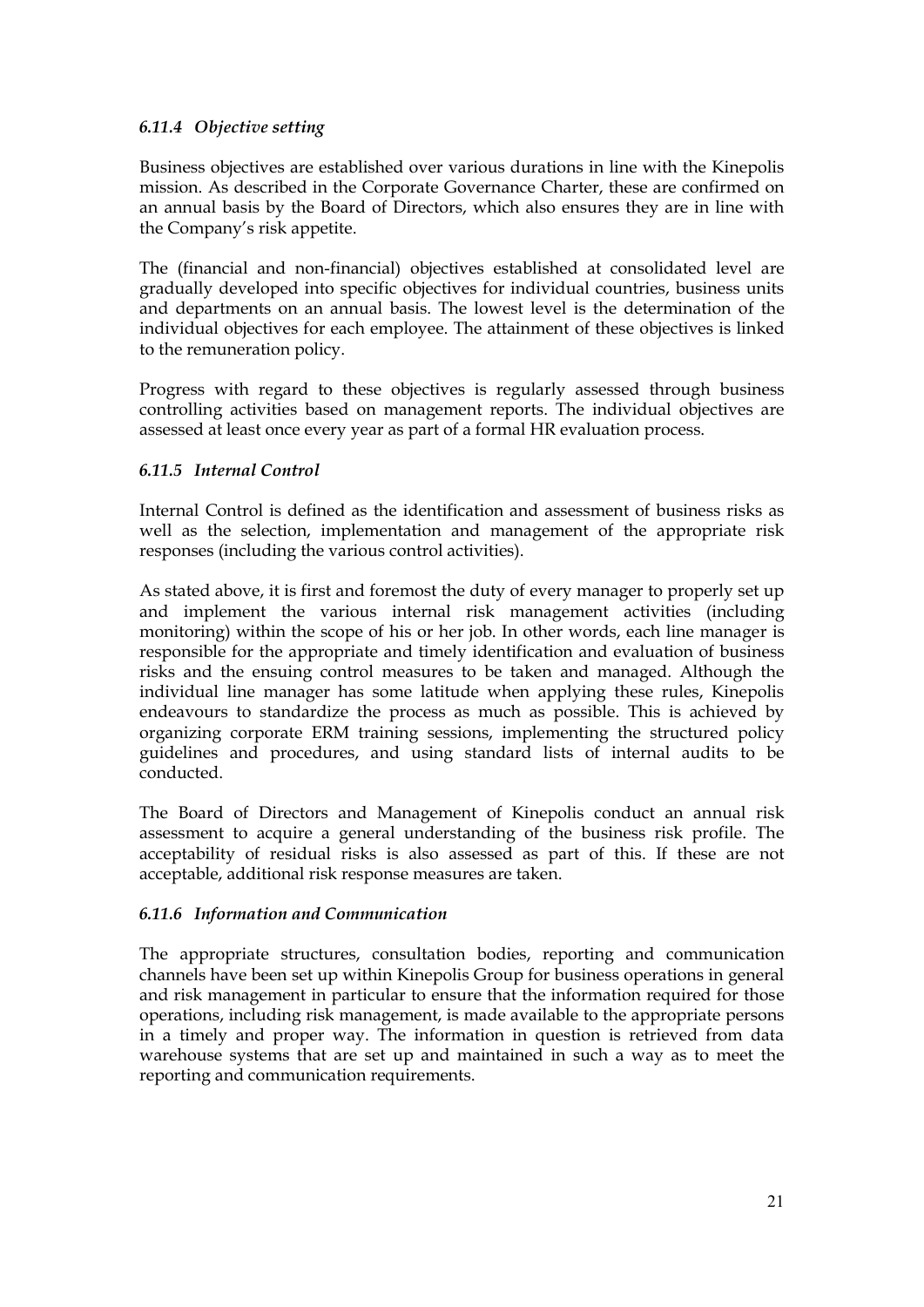## *6.11.7 Monitoring*

In addition to the monitoring activities by the Board of Directors (including the Audit Committee) as stipulated in legal provisions, the Corporate Governance Code 2009 and the Corporate Governance Charter, Kinepolis primarily relies on the following monitoring activities:

Business Controlling.

The Management, supported by the Business Controlling department, analyzes the progress made towards the targets and explains the discrepancies on a monthly basis. This analysis may identify potential improvements that could be made to the existing risk management activities and measures.

Internal Audit.

The existing risk management activities and measures are evaluated and compared with internal rules and best practices on a regular basis by the Internal Audit department. Potential improvements are discussed with Management and lead to the implementation of action points that further enhance risk management.

#### 6.12 Compliance with the Corporate Governance Code

Kinepolis Group NV complies with the principles of the Belgian Corporate Governance Code.

In line with the "comply or explain principle", the Company has decided that it was in the best interests of the Company and its shareholders to depart from the stipulations of the Code in a limited number of specific cases in addition to the circumstances described above:

- Contrary to Stipulation 5.5 of the Code, the Board of Directors believes that, bearing in mind its own limited composition, an Audit Committee comprising two independent members – both with the requisite auditing and accounting expertise provides sufficient guarantees with regard to the efficient functioning of the committee;
- Contrary to Stipulation 7.13., the Board of Directors approved the Share Option Plan 2007-2016 for the executive directors and members of the senior management on 5 November 2007. This plan serves, among other things, to more closely align the interests of the aforementioned persons with the interests of the Company by letting them share in the future value creation and to enable the Company to offer a more competitive remuneration package and as such to be able to hire, compensate and maintain the right persons in these positions. Bearing in mind that the above objectives are in the best interest of the Company, the Board of Directors does not deem it necessary to submit this point to the General Meeting.
- Contrary to Stipulation 4.6. of the Code, the professional qualifications and duties of the directors to be re-appointed were not stipulated in the convening notices to the General Shareholders" Meeting of 18 May 2012, given that these qualifications are already published in several press releases and annual reports.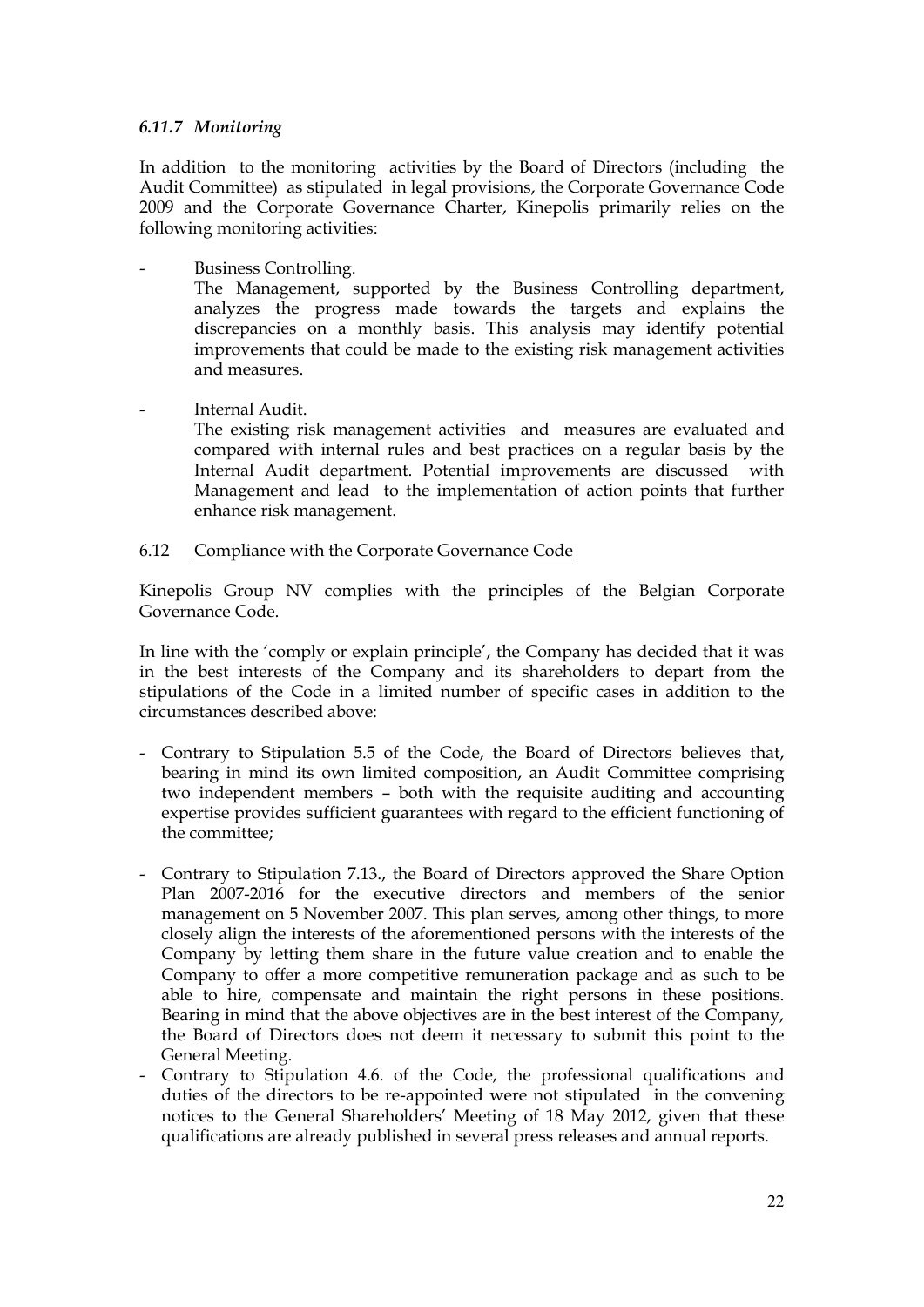# **7. Conflict of interests covered by Article 523 of the Companies Code (Art. 523 Companies Code)**

- 7.1. On 14 February 2012, pursuant to Article 523 of the Companies Code and after the directors in question had left the meeting, deliberations were held on:
	- The allocation to the Executive Management of the variable part of their remuneration over the preceding fiscal year:

## *Excerpt from the minutes*

## *Notification in accordance with Article 523 of the Companies Code*

*Misters Joost Bert and Eddy Duquenne informed the other directors that they had a conflict of interest of a proprietary nature within the meaning of Article 523 of the Companies Code, given that the Board of Directors was to take a decision on the attainment of the management targets by the Executive Management.*

*MistersJoost Bert and Eddy Duquenne duly left the meeting and did not participate in the deliberations or vote on this agenda item.*

#### *Deliberations and decision*

*After a clarification by the president of the Nomination and Remuneration Committee with regard to fulfilling the criteria established for the granting of the variable remuneration and outperformance bonus, the Board of Directors established that the quantitative criteria for the granting of the variable remuneration and the outperformance bonus for Executive Management, as determined by the Board of Directors and the Nomination and Remuneration Committee in 2011, had been amply exceeded and that sufficient concrete progress had been achieved with regard to the three quality goals and accordingly decided to grant in full the variable remuneration of EUR 265 000 to BVBA Eddy Duquenne and EUR 215 000 to Mr. Joost Bert and the outperformance bonus of EUR 75 000 to Mr. Joost Bert and EUR 150 000 to BVBA Eddy Duquenne. The payment of these amounts to Executive Management will be done in April 2012.*

Establishment of management targets and remuneration for Executive Management for 2013

#### *Excerpt from the minutes*

#### *Notification in accordance with Article 523 of the Companies Code*

*Misters Joost Bert and Eddy Duquenne informed the other directors that they had a conflict of interest of a proprietary nature within the meaning of Article 523 of the Companies Code, given that the Board of Directors was to take a decision on the setting of the management targets by the Executive Management.*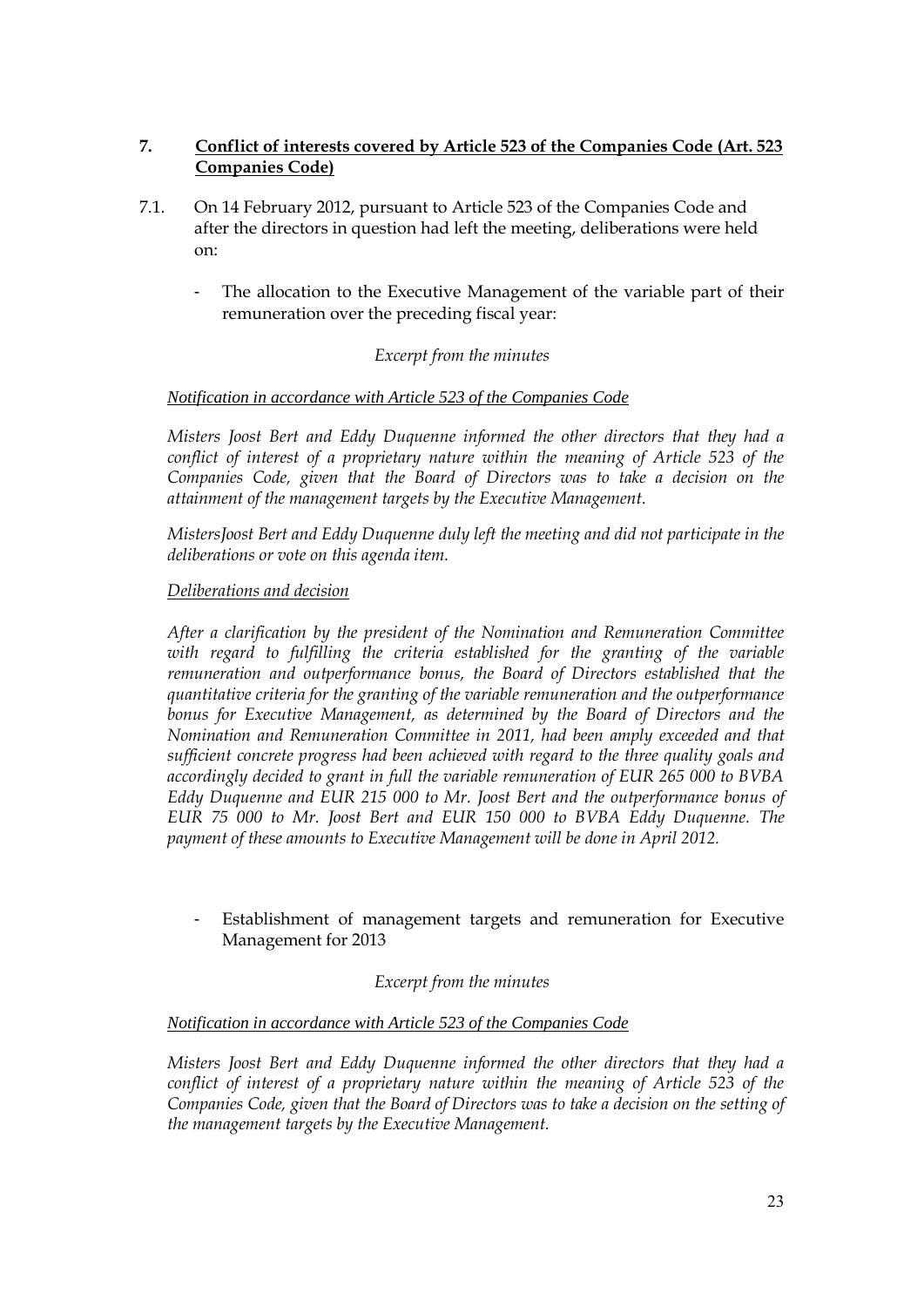*Misters. Joost Bert and Eddy Duquenne duly left the meeting and did not participate in the deliberations or vote on this agenda item.*

# *Deliberations and decision*

*After exhaustive clarification by the Nomination and Remuneration Committee of the proposed management targets as stated in agenda item 5.b. and an exhaustive discussion by the Board of Directors, the Board of Directors decided to unanimously approve the qualitative and quantitative management targets as clarified by the Nomination and Remuneration Committee and stated in agenda item 5.b., being of the opinion that the management targets align the interests of Executive Management to the interests of the Company and help achieve the goals of the Company with regard to value creation. The Board of Directors expressed the belief that the maximum impact on the Company of the allocation of the performance-linked variable remuneration to the Executive Management, that is the allocation of a one-off amount of up to EUR 705 000 (as set in 2011 for the fiscal years 2011-2012), would be amply offset by the value the proposed system could create for the Company.*

# **8. Research and development (Art. 96 4° Companies Code)**

The Company developed, within the framework of the three strategic pillars, a select number of new concepts for the benefit of the operating entities to ensure optimal customer experience and the long-term profitability of the Group.

# **9. Application of accounting policies (Art. 96 6° Companies Code)**

The accounting policies remained unchanged and were applied with a view to the continuity of the Company.

## **10. Profit appropriation**

The Board of Directors takes account of various factors with regard to the proposal of the General Meeting with regard to profit appropriation and distribution, including the Company"s financial position, operating income, current and future resources, and expansion plans.

The financial statements were drawn up after profit appropriation, in accordance with the Royal Decree of 30 January 2001.

*The following profit appropriation was proposed:*

| Profit for the fiscal year to be appropriated:     |  | € 75 680 052.18 |
|----------------------------------------------------|--|-----------------|
| Profit carrying forward from previous fiscal year: |  | € 13 220 316.63 |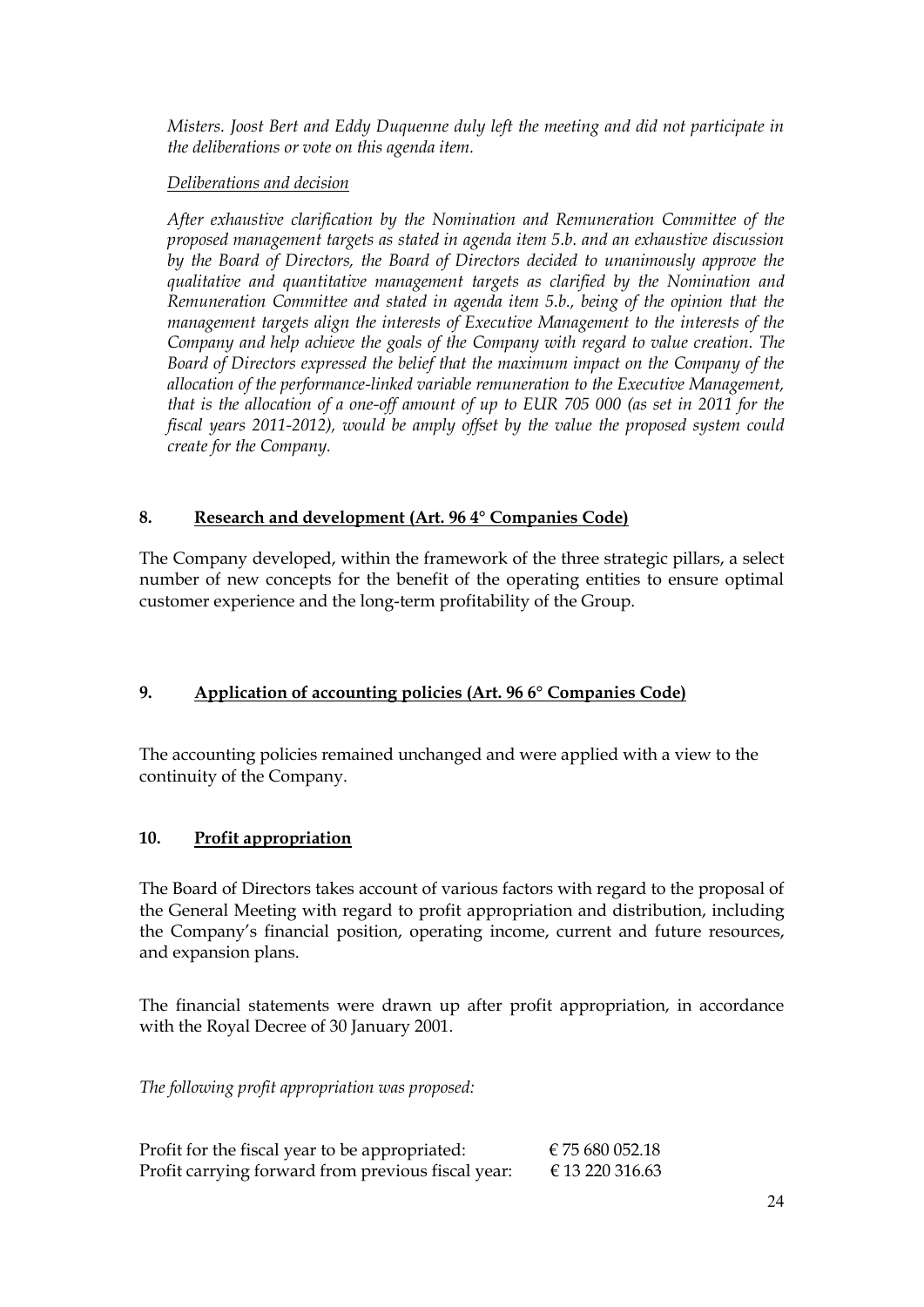| Addition to shareholders' equity: |                     |
|-----------------------------------|---------------------|
| To other reserves                 | $\in$ 47 876 241.10 |
| Profit to be carried forward:     | € 27 938 817.43     |
| Dividend                          | € 13 085 310.28     |
|                                   |                     |

If the General Meeting approves this proposal, as from 27 May 2013 a gross amount of EUR 2.36 per share shall be payable upon presentation of coupon n°14.

The gross amount per share is subject to change as it is calculated on the basis of the number of shares entitled to dividend on the date of the General Meeting, bearing in mind that the shares purchased by Kinepolis Group NV are not eligible to dividend.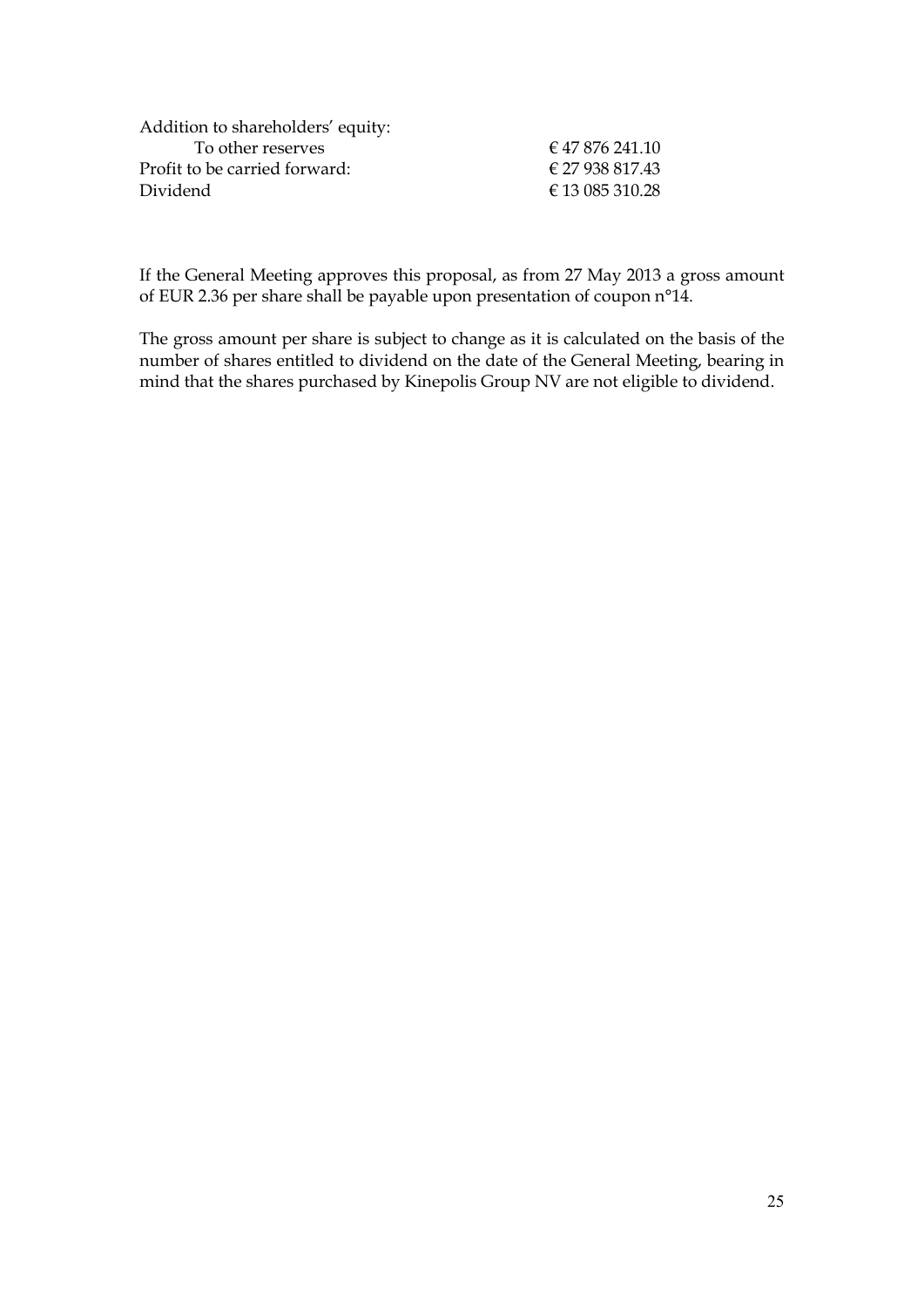Misters Eddy Duquenne, CEO, and Joost Bert, CEO, declare to the best of their knowledge:

- The financial statements, which have been prepared in accordance with applicable standards for financial statements, give a true and fair view of the Company"s financial position and profit and loss;
- The annual report gives a true and fair view of the Company"s development and profit and loss, as well as the main risks and uncertainties it has to deal with.